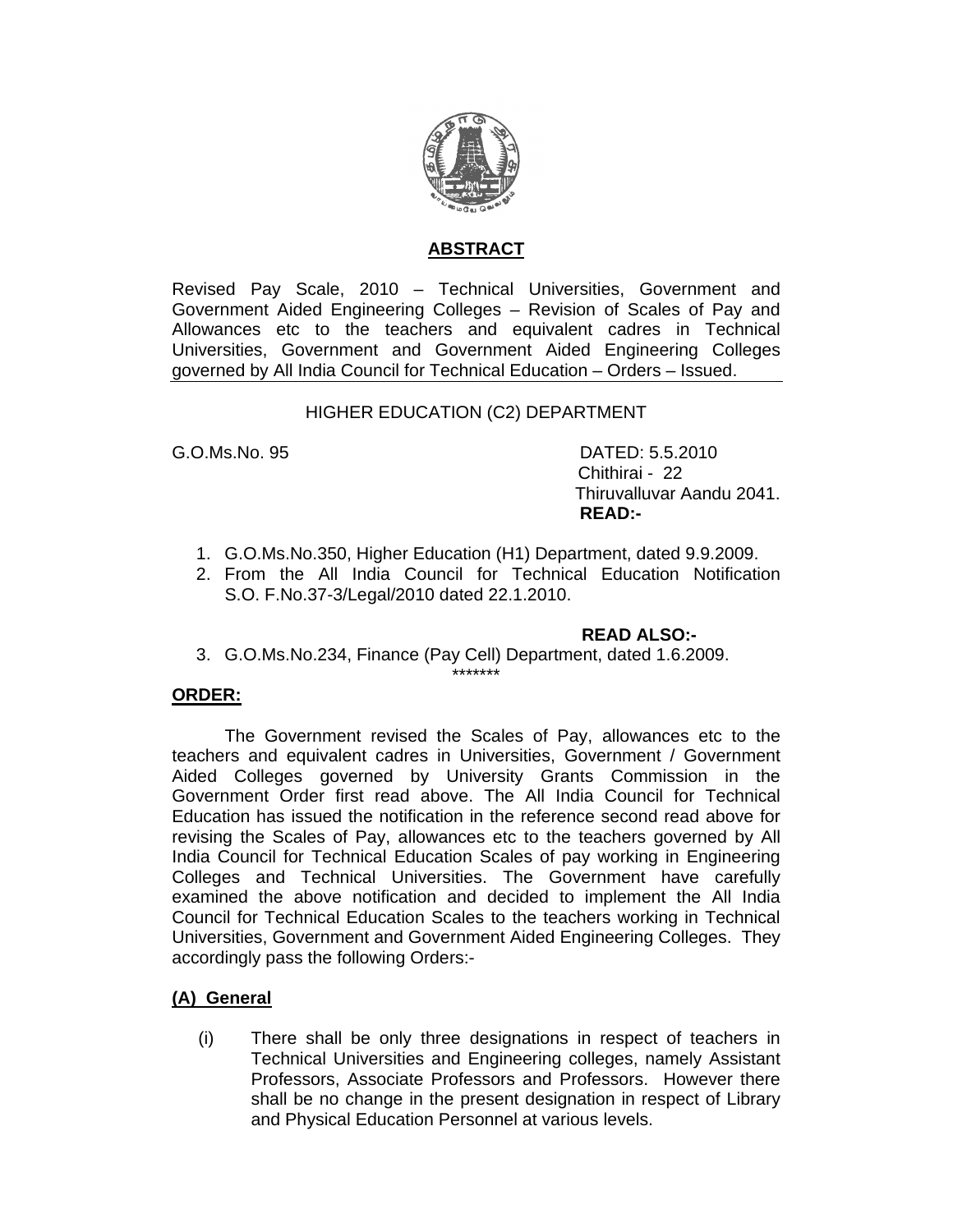- (ii) No one shall be eligible to be appointed, promoted or designated as Professor, unless he or she possesses a Ph.D. and satisfies other academic conditions, as laid down by the All India Council for Technical Education from time to time. This shall, however, not affect those who are already designated as 'Professor'.
- (iii) The pay of teachers and equivalent positions in Technical Universities and Engineering Colleges shall be fixed according to their designations in two pay bands of Rs.15600-39100 and Rs.37400-67000 with appropriate "Academic Grade Pay" (AGP in short). Each Pay Band shall have different stages of Academic Grade Pay which shall ensure that teachers and other equivalent cadres covered under this Scheme, subject to other conditions of eligibility being satisfied, have multiple opportunities for upward movement during their career.
- (iv) Posts of Professors shall be created in under-graduate (UG) Institutions as well as in Post-Graduate (PG) Institutions. The ratio of Professors to Associate Professors to Assistant Professors in a UG College shall be in the ratio, ordinarily of 1:2:6. The ratio of Professors to Associate Professors and or Assistant Professor in a PG College shall be in the ratio ordinarily of 1:2. (In case of Aided Engineering colleges aided courses alone will be taken for entailment of posts of Professor / Associate Professors.)
- (v) Up to 10% of the posts of Professors in Technical Universities shall be in the higher Academic Grade Pay of Rs.12000 with eligibility conditions to be prescribed by the All India Council for Technical Education / and any other additional conditions stipulated by Universities / State Government as applicable.
- (vi) Pass in NET/SLET or other equivalent examinations shall be compulsory at the entry level Assistant Librarian / College Librarian and Assistant Director of Physical Education / College Director of Physical Education subject to exemption to the degree of Ph.D. holders.

#### **Pay Scales of Principals / Directors in Colleges:**

Appointments to the posts of Principal in Technical Institutions shall be based on the conditions of eligibility. In respect of educational qualifications and teaching / research experience laid down by All India Council for Technical Education / State Government from time to time. The posts of Principal shall be in the Pay Band of Rs.37400-67000 with AGP of Rs.10,000 plus a Special Allowance of Rs.3000 per month. All Principals in service shall be appropriately fixed in the Pay Band with the AGP of Rs.10000 plus a Special Allowance of Rs.3000 per month. The Special allowance shall be paid during re-employment period and it shall not be taken into account while calculating leave salary.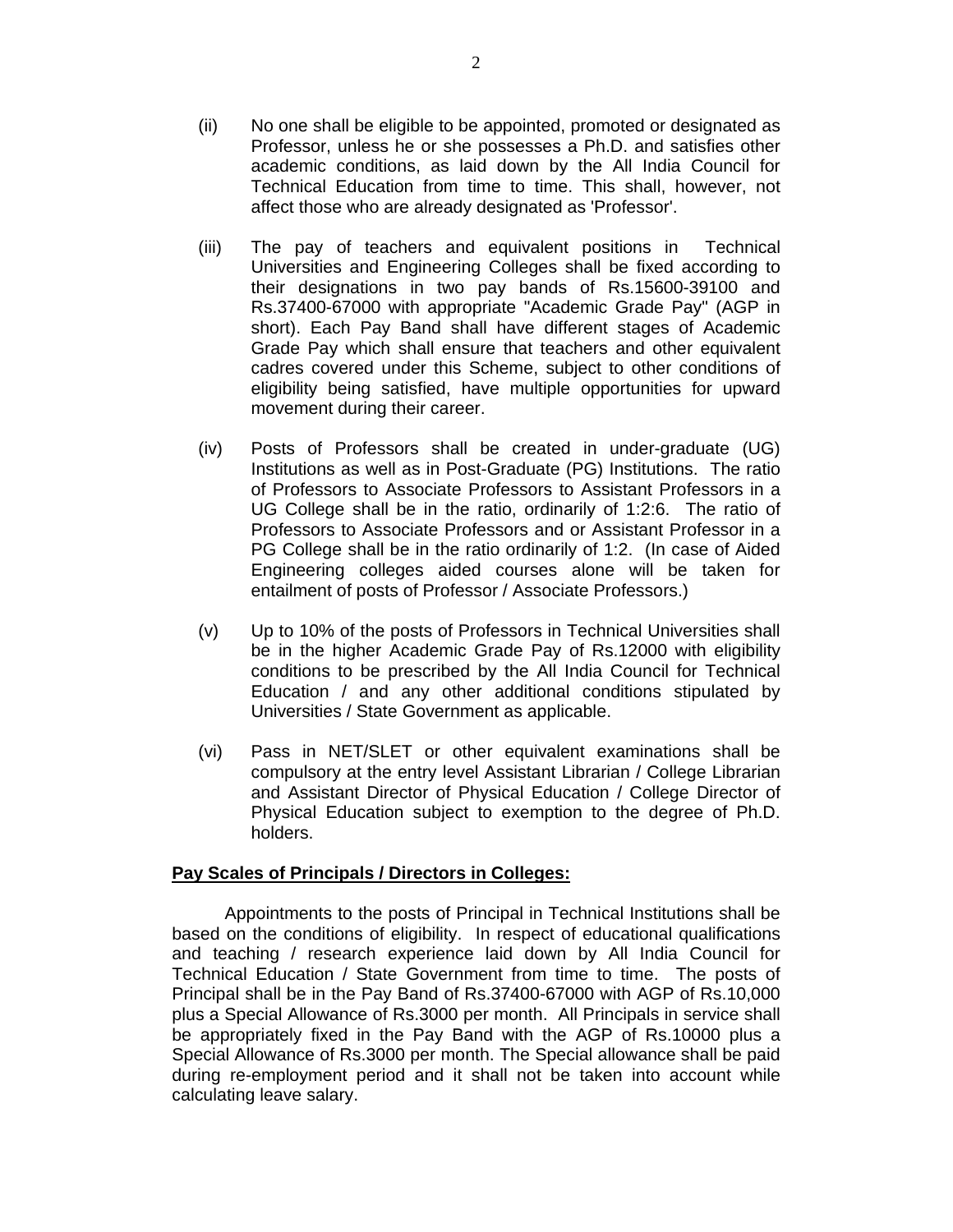#### **(B) PAY STRUCTURE**

 The revised pay structure for different categories of teachers, Librarians, Physical Education teachers and equivalent positions shall be as indicated in Appendix I and incentives for Ph.D./M.Tech. and other higher qualifications shall be as indicated in Appendix  $-$  II.

#### **(C) PAY FIXATION FORMULA**

The Pay fixation adopted for the teachers governed by University Grants Commission scales of Pay shall be adopted for the teachers governed by the All India Council for Technical Education Scales of Pay. The detailed fitment tables for various existing scales of pay based on the formula are given in Appendix – III.

#### **(D) INCREMENT**

- (i) Each annual increment shall be equivalent to 3% of the sum total of pay in the relevant Pay Band and the AGP as applicable for the stage in the Pay Band. The date of increment in the Revised Pay Structure will be on par with State Government Employee;
- (ii) Each advance increment shall also be at the rate of 3% of the sum total of pay in the relevant Pay Band and the AGP as applicable and shall be non-compoundable.
- (iii) The number of additional increment(s) on placement at each higher stage of AGP shall be as per the existing scheme of increment on promotion from lower Pay Scale to higher Pay Scale; however, in view of the considerable raise In effective pay between the two Pay Bands, there shall be no additional increment on movement from the Pay Band of Rs. 15600-39100 to the Pay Band of Rs. 37400-67000.
- (iv) In the case of calculation of annual increment under the revised pay structure fraction of a rupee (i.e. 99 paise and below) shall be ignored. But any amount of a rupee or more shall be rounded off to the next multiple of 10.

#### **(E) OPTION:**

(i) An employee may exercise option to remain in the existing scale of pay until the date on which he / she earns his next or any subsequent increments in the existing scale of pay or until he / she vacates his / her post or ceases to draw pay in that pay scale; Provided that, if an employee does not exercise his / her option within the period specified below he / she shall be deemed to have opted for the revised scales of pay with effect from the  $1<sup>st</sup>$  March, 2006.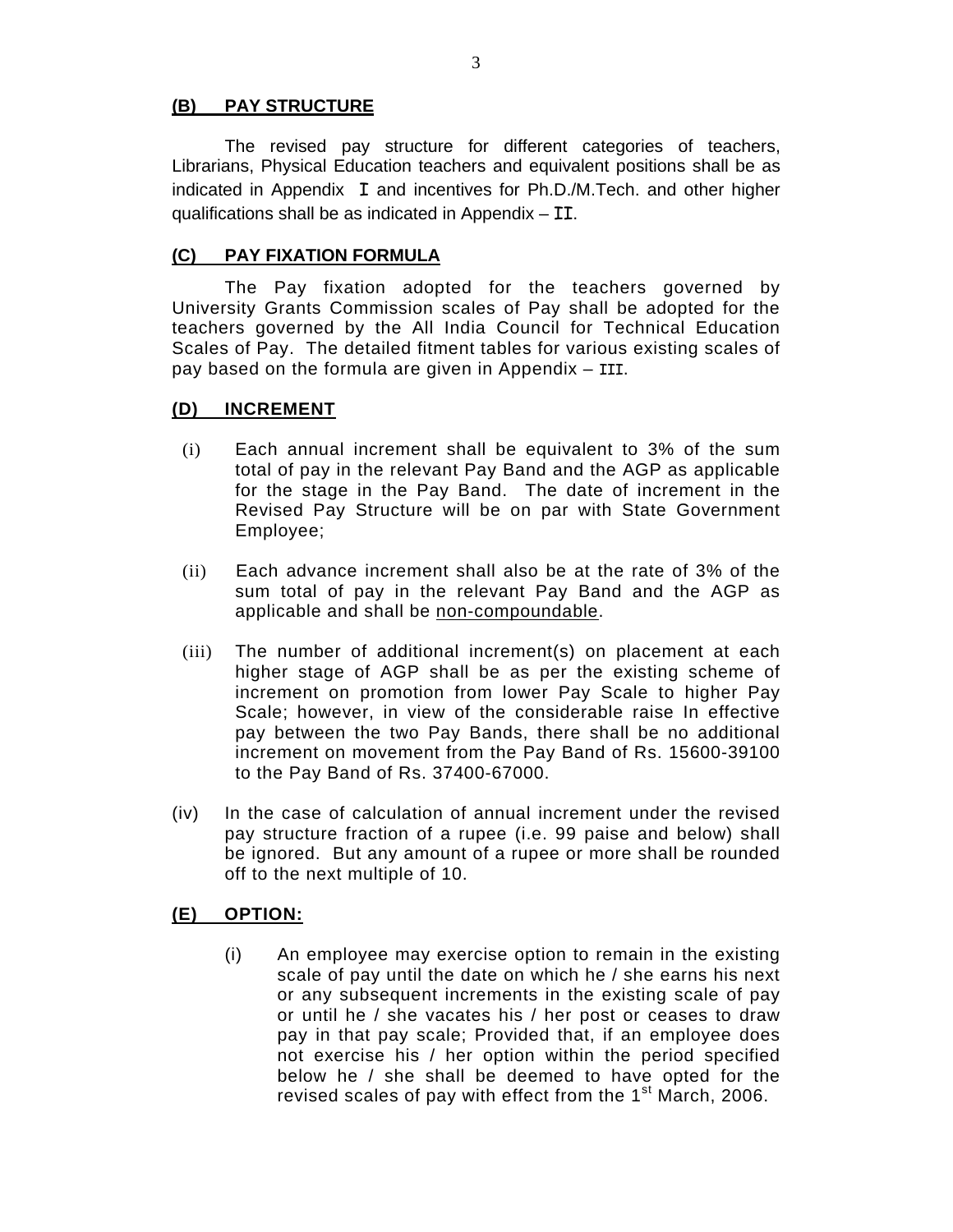(ii) The **option shall be exercised** in writing in the Form as given in **Schedule-I, within three months** from the date of issue of this order.

#### **(F) ALLOWANCES**

Allowances such as Leave Travel Concession, House Rent Allowance, Traveling Allowance, City Compensatory Allowance etc. shall be on par with these allowances applicable to State Government employees with effect from 1<sup>st</sup> June 2009. Dearness Allowance shall be on par with State Government employees as per orders in force from time to time.

#### **(G) STUDY LEAVE AND SABBATICAL LEAVE**

 Leave Rules adopted for State Government Employees will be adopted for the teachers working in Government / Government Aided Engineering Colleges and for the teachers working in the Universities, University Leave Rules will be followed.

#### **(H) AGE OF SUPERANNUATION:**

 The present system of retirement age shall be continued i.e. 58 years for College teachers and 60 years for University teachers. They will be re-employed till the end of the academic year and there will be no re-employment beyond the academic year.

#### **(I) PENSION, FAMILY PENSION, GRATUITY, ENCASHMENT OF LEAVE, EX-GRATIA COMPENSATION AND PROVIDENT FUND**

 As regards the revision of Pension, Family Pension, Gratuity and Encashment of Leave, Ex-gratia Compensation and Provident Fund to the teachers and equivalent cadres governed by All India Council for Technical Education shall be as applicable to the State Government Employees / employees governed by University Grants Commission scales of pay.

#### **(J) APPLICABILITY OF THE SCHEME**

 The Scheme shall be applicable to the teachers and other equivalent cadres of Government Engineering Colleges / Government Aided Engineering Colleges working in Government aided courses and Universities adopting All India Council for Technical Education Scales of Pay.

This Scheme does not extend to the posts of professionals like System Analysts, Senior Analysts, Research Officers etc. who shall be treated at par with similarly qualified personnel in research/ scientific organizations.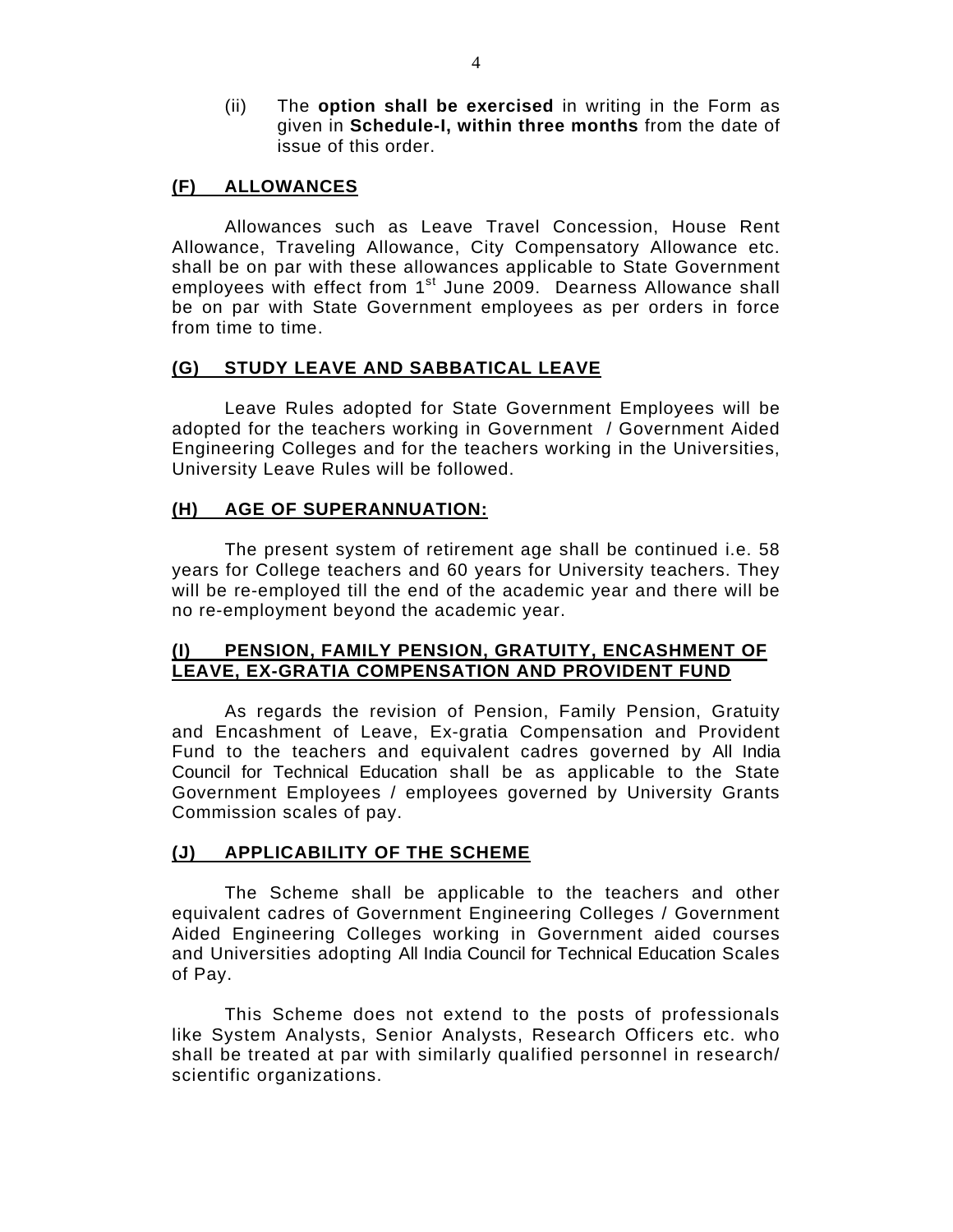#### **(K) RESEARCH PROMOTION GRANT**

 As and when the All India Council for Technical Education prescribe appropriate guidelines for Research Promotion Grant, it will be examined separately for implementation in Tamil Nadu.

#### **(L) GRANT FOR PROFESSIONAL DEVELOPMENT**

 The State Government employees are already having a facility of availing computer loan upto Rupees one lakh. This scheme is also available to teachers in Government Institutions. The teachers working in the Institutions can utilize the books and materials available in the Institutions itself for their professional development. The teachers shall acquire their membership at their own expenses.

#### **(M) CONSULTANCY ASSIGNMENTS**

 As and when suitable model is received from the All India Council for Technical Education, implementation of Consultancy Assignment in the Universities and Institution will be taken into consideration.

#### **(N) DATE OF EFFECT**

The revised Pay in the relevant Pay Band and the Academic Grade Pay together with the applicable allowances including arrears of salary as mentioned above shall be paid to all eligible beneficiaries. The revised pay scale shall take notional effect from **1st March 2006** and with monetary benefit from **1st January 2007.** 

#### **(O) PAYMENT OF ARREARS**

- (a) The pay fixation statement in the form of Appendix IV either as approved by the Accountant General / Pay and Accounts Officer / Treasury Officer or by the Heads of Offices shall be attached to the Service Book of the teachers
- (b) The arrears accruing on account of pay revision for the period from 1.1.2007 to 31.3.2010 shall be arrived at as per Appendix VI and the interim arrears already paid shall be adjusted and the balance net arrears due for payment shall be arrived. The balance arrears so arrived shall be paid in three equal annual instalments as shown below:-
- 1. 1<sup>st</sup> instalment in the year 2009-2010
- 2. 2<sup>nd</sup> instalment in the year 2010-2011
- 3. 3rd and final instalment in the year 2011-2012

The first and second instalment arrears shall be paid together in 2010- 2011 itself.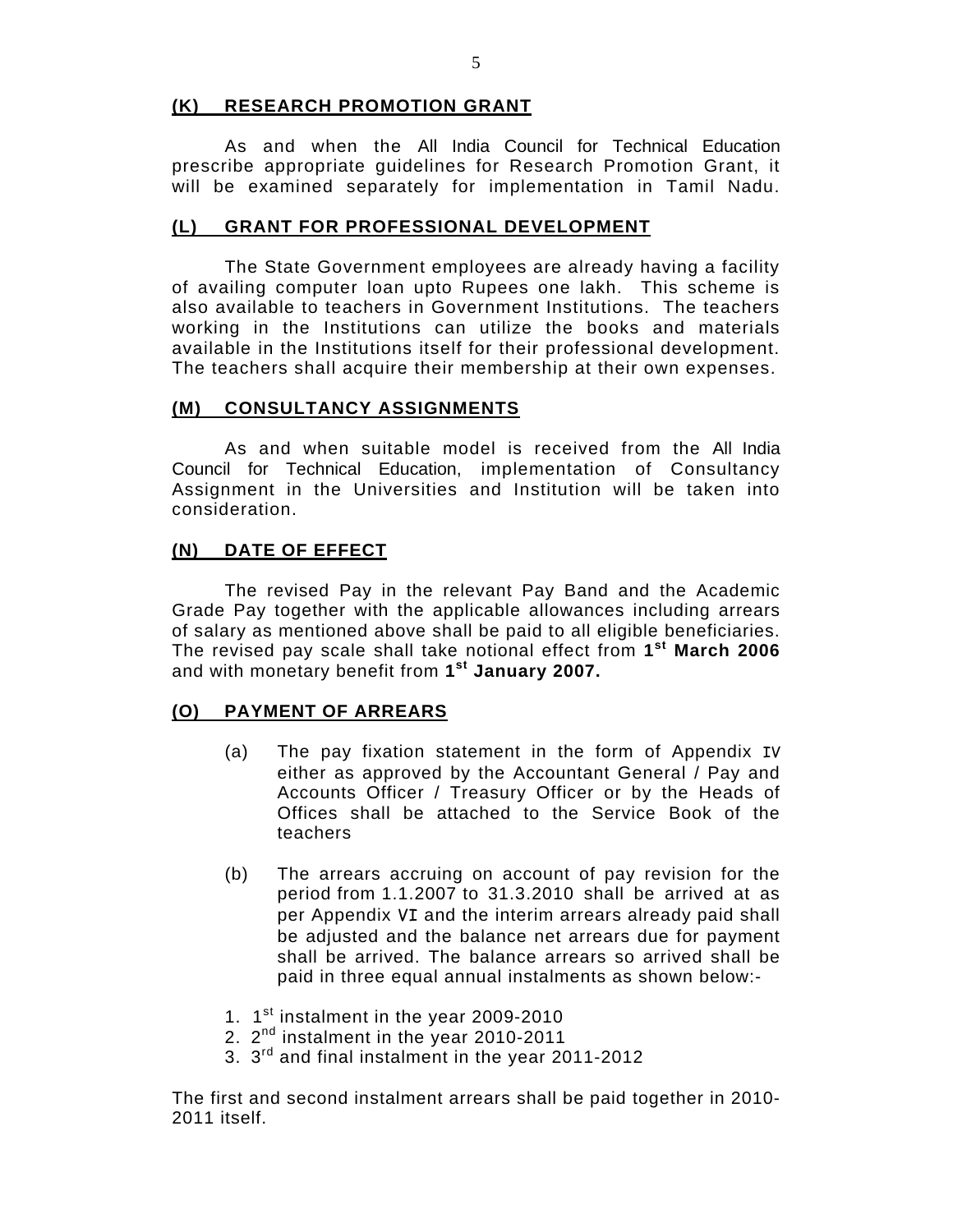2. The Commissioner of Technical Education / Head of Offices in Universities are directed to issue necessary instructions to all the Drawing and Disbursing Officers under their control to work out the Pay Revision Arrears forthwith based on the Proceedings / Orders issued by the Pay fixing authorities duly fixing the pay of the teachers in the revised scales of pay and make payment in the manner as ordered above. The Drawing Officers shall also open a separate Register for this purpose and make necessary entries of the total arrears amount payable to each individual employees duly indicating the amount to be paid in three equal annual instalments so as to claim the subsequent instalments without any difficulty.

 3. The Government will take the financial liabilities only for the approved posts and not for the posts created from University funds.

 4. The Faculty norms given in the Appendix V shall be followed with effect from the date of issue of the order.

 5. The expenditure shall be debited to the appropriate heads of accounts.

 6. This order issues with the concurrence of Finance Department vide its U.O.No.3/ADS/2010, dated 4.5.2010. (By Order of the Governor)

#### K.GANESAN PRINCIPAL SECRETARY TO GOVERNMENT.

To

The Registrars of Anna University, Chennai, Trichirappalli, Coimbatore and Tirunelveli The Commissioner of Technical Education, Chennai-25. The Director of Legal Studies, Chennai – 35. The Director of Treasuries and Accounts, Chennai – 15. The Director of Local Fund Audit, Chennai – 108. The Principals of all Engineering Colleges (Government /Government Aided) in Tamil Nadu through the Commissioner of Technical Education. The Accountant General (A&E)., Chennai – 18 The Principal Accountant General (Audit. I), Chennai – 18. The Accountant General (Audit II), Chennai – 18 The Accountant General (CAB), Chennai – 9 / Madurai The Director of Pension, DMS Complex, Chennai – 6. The Pension Pay Officer, Chennai – 6. The Secretary, Ministry of Human Resources Development, Department of Education, Government of India, New Delhi The Secretary, All India Council for Technical Education, New Delhi The Chairman, All India Council for Technical Education Southern Regional Committee, Chennai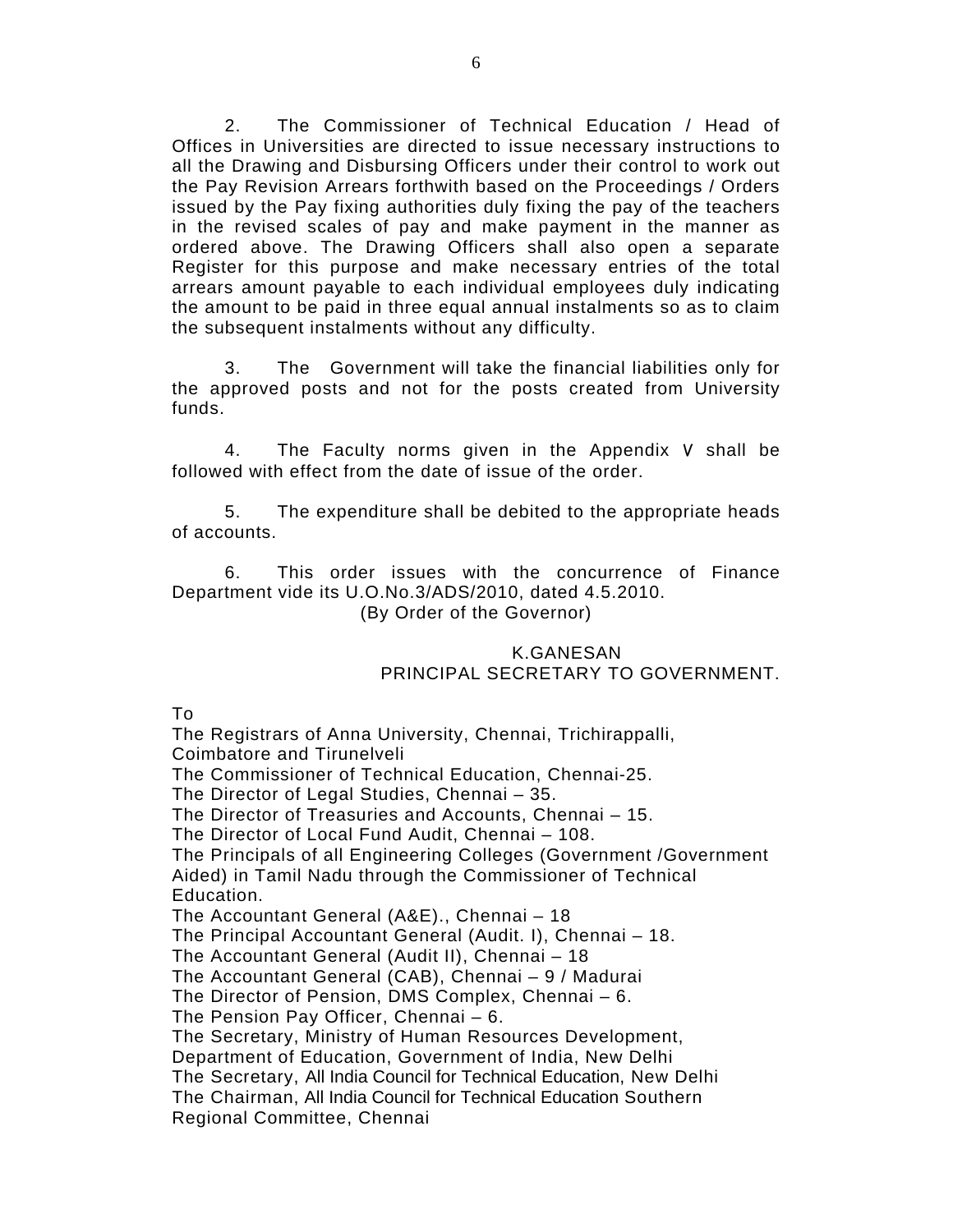The Pay and Accounts Officer, Secretariat, Chennai – 9 The Pay and Accounts Officer, (North/South/East), Chennai 1/35/5 The Pay and Accounts Officer, Madurai – 625 001. All Treasury Officers in Tamilnadu All Recognised Service Associations Copy to The Secretary to Chief Minister, Chennai – 9 The Secretary to Deputy Chief Minister, Chennai -9 The Senior Personal Assistant to Minister, Finance, Chennai – 9 The Special Personal Assistant to Minister, Higher Education, Chennai – 9 All Sections in Higher Education Department. The Senior Research Officer, Pay Research Unit, Ministry of Finance (Department of Expenditure) Room No.261, North Block, New Delhi The Private Secretary to Principal Secretary to Government, Finance Department.,Chennai – 9

The Private Secretary to Principal Secretary to Government, Higher Education Department, Chennai – 9

Stock File /Spare Copies.

//Forwarded/by Order//

2010 Deong That

SECTION OFFICER.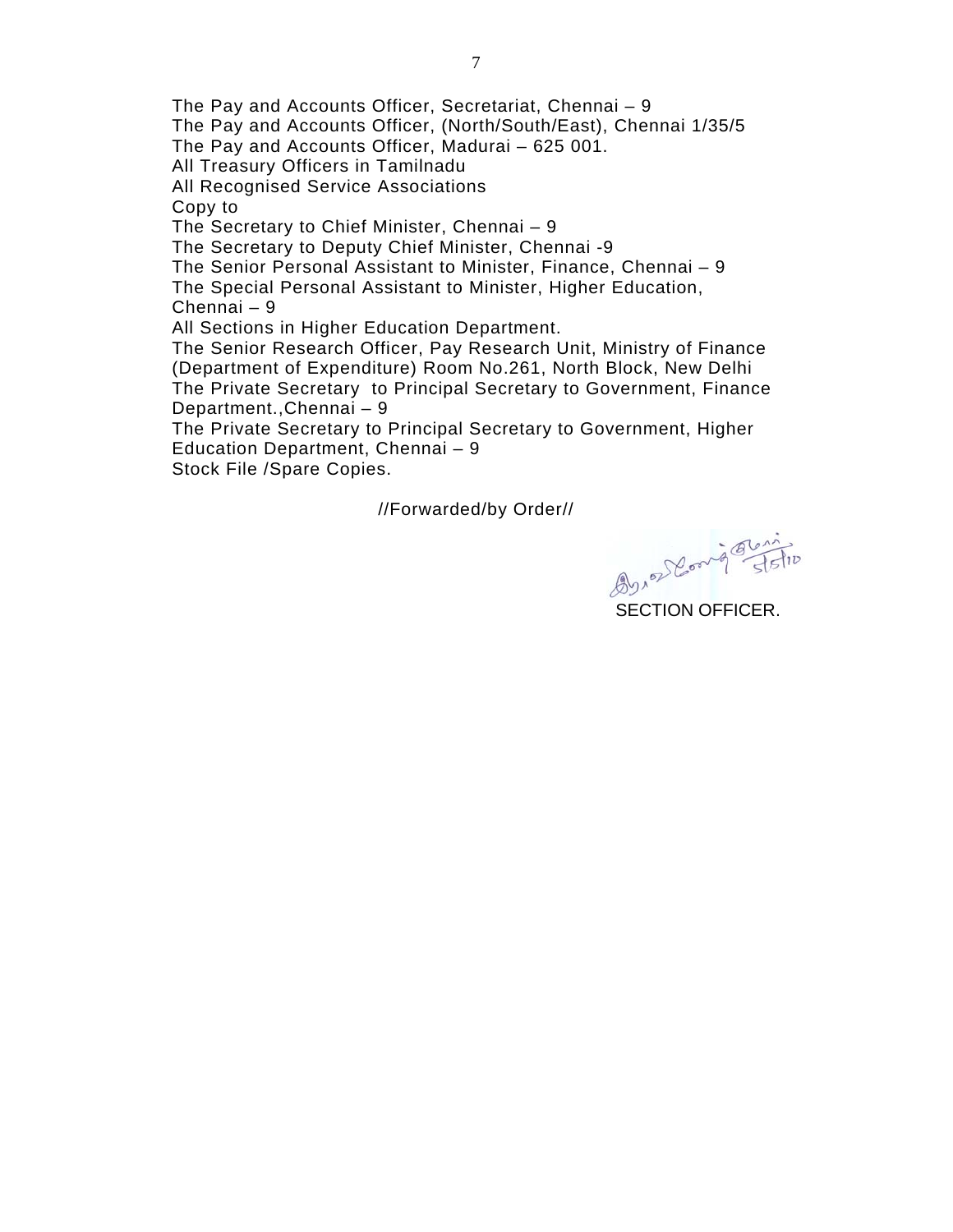#### **SCHEDULE – I**

#### **FORM FOR EXERCISING OPTION TO COME OVER TO THE REVISED UGC SCALES OF PAY**

I, …………………………………… holding the post of ……………………………….

in the scale of pay of Rs……………………......... do hereby elect **\*** to come under the revised scale of pay before / after earning increment in the existing scale of pay with effect from  $1<sup>ST</sup>$  January, 2006 / to retain the existing scale of pay and rate of dearness allowance for the period upto ………………….and come under the revised scale with effect from ................................

2. The option hereby exercised is final and will not be modified at any subsequent date.

3. I hereby also undertake that any excess payment that may be found to have been made as a result of incorrect fixation of pay or any excess payment detected in the light of discrepancies noticed subsequently will be refunded by me to the Government either by adjustment against future payments due to me or otherwise without insisting for any prior notice.

Dated:…………….2010.

Signature:

Signed before me

**Signature** (with date)

> Head of the Office (in the case of Non-self drawing Officers) -----------------------------------------------------

Accounts Officer (in the case of Self drawing Officers)

Received the above declaration. Dated :………………..2010.

Signature.

Assistant Accountant – General / Pay and Accounts Officer, Head of Office. -----------------------------------------------------------------------------------------------------------------

\* Strike out whichever is not applicable.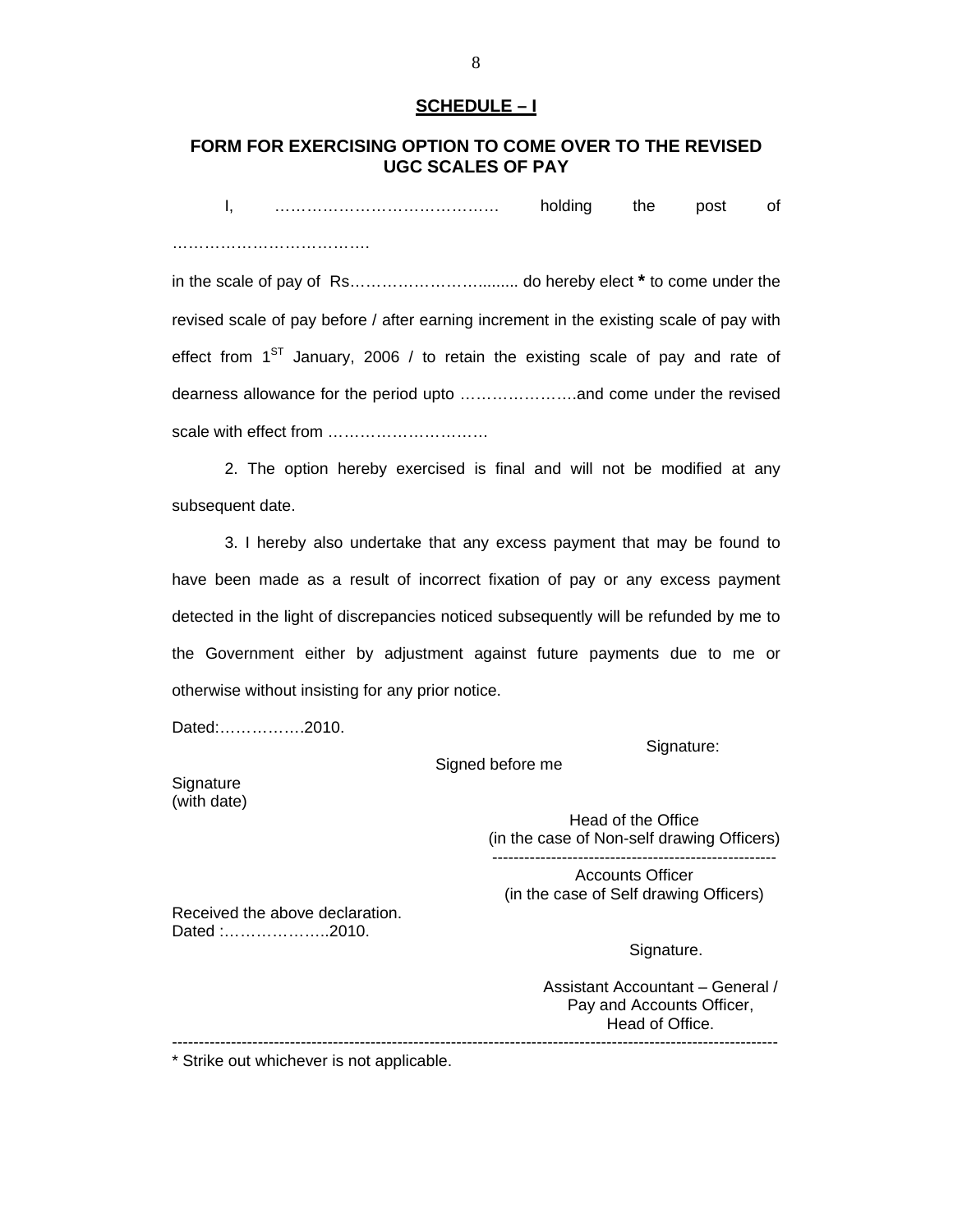**SCHEDULE - II DESIGNATION OF TEACHING POST UNDER AICTE SCALES OF PAY**

| Sl.<br>N <sub>o</sub> | Existing designation<br>of the Post                                                    | <b>Existing Scale of Pay</b>         | Revised<br>designation of the                         | Revised Scales of Pay         |
|-----------------------|----------------------------------------------------------------------------------------|--------------------------------------|-------------------------------------------------------|-------------------------------|
|                       |                                                                                        |                                      | Post as per the                                       |                               |
|                       |                                                                                        |                                      | <b>AICTE</b> revised                                  |                               |
|                       |                                                                                        |                                      | Scales of Pay 2010                                    |                               |
| 1                     | $\overline{2}$                                                                         | 3                                    | 4                                                     | $\overline{5}$                |
| 1.                    | Principal or                                                                           | 16400-450-20900-                     | Principal                                             | $37400 - 67000 + AGP$ 10000 + |
|                       | equivalent post                                                                        | 500-22400                            |                                                       | Spl. Allowance 3000           |
| 2.                    | Professor                                                                              | 16400-450-20900-<br>500-22400        | Professor                                             | $37400 - 67000 + AGP$ 10000   |
| 3.                    | <b>Assistant Professor</b><br>(more than three<br>years)                               | 12000-420-18300                      | <b>Associate Professor</b>                            | $37400 - 67000 + AGP9000$     |
| $\overline{4}$        | <b>Assistant Professor</b><br>(Less than three<br>years)                               | 12000-420-18300                      | <b>Assistant Professor</b>                            | $15600 - 39100 + AGP 8000$    |
| 5.                    | Lecturer (Selection<br>Grade) (More than 3<br>years)                                   | 12000-420-18300                      | Associate Professor                                   | $37400 - 67000 + AGP9000$     |
| 6                     | Lecturer (Selection<br>Grade) (less than 3<br>years)                                   | 12000-420-18300                      | Lecturer (Selection<br>Grade)                         | $15600-39100 + AGP 8000$      |
| 7.                    | Lecturer (Sr. Grade)<br>(By Upgradation)                                               | 10000-325-15200                      | <b>Assistant Professor</b><br>(Senior Grade)          | $15600 - 39100 + AGP 7000$    |
| 8                     | Lecturer                                                                               | 8000-275-13500                       | <b>Assistant Professor</b>                            | $15600 - 39100 + AGP 6000$    |
| 9.                    | Librarian / Physical<br>Director                                                       | 8000-275-13500<br>(PG qualification) | Librarian / Physical<br>Director                      | $15600 - 39100 + AGP 6000$    |
| 10                    | Librarian / Physical<br>Director (Senior<br>Grade ) (By<br>Upgradation)                | 10000-325-15200                      | Librarian / Physical<br>Director (Senior<br>Grade)    | $15600 - 39100 + AGP 7000$    |
| 11.                   | Librarian / Physical<br>Director (SG) (By<br><b>Upgradation</b> ) Less<br>than 3 years | 12000-420-18300                      | Librarian / Physical<br>Director (Selection<br>Grade) | 15600-39100+ AGP 8000         |
| 12                    | Librarian / Physical<br>Director (SG) (By<br><b>Upgradation</b> ) More<br>than 3 years | 12000-420-18300                      | Librarian / Physical<br>Director (Selection<br>Grade) | $37400 - 67000 + AGP9000$     |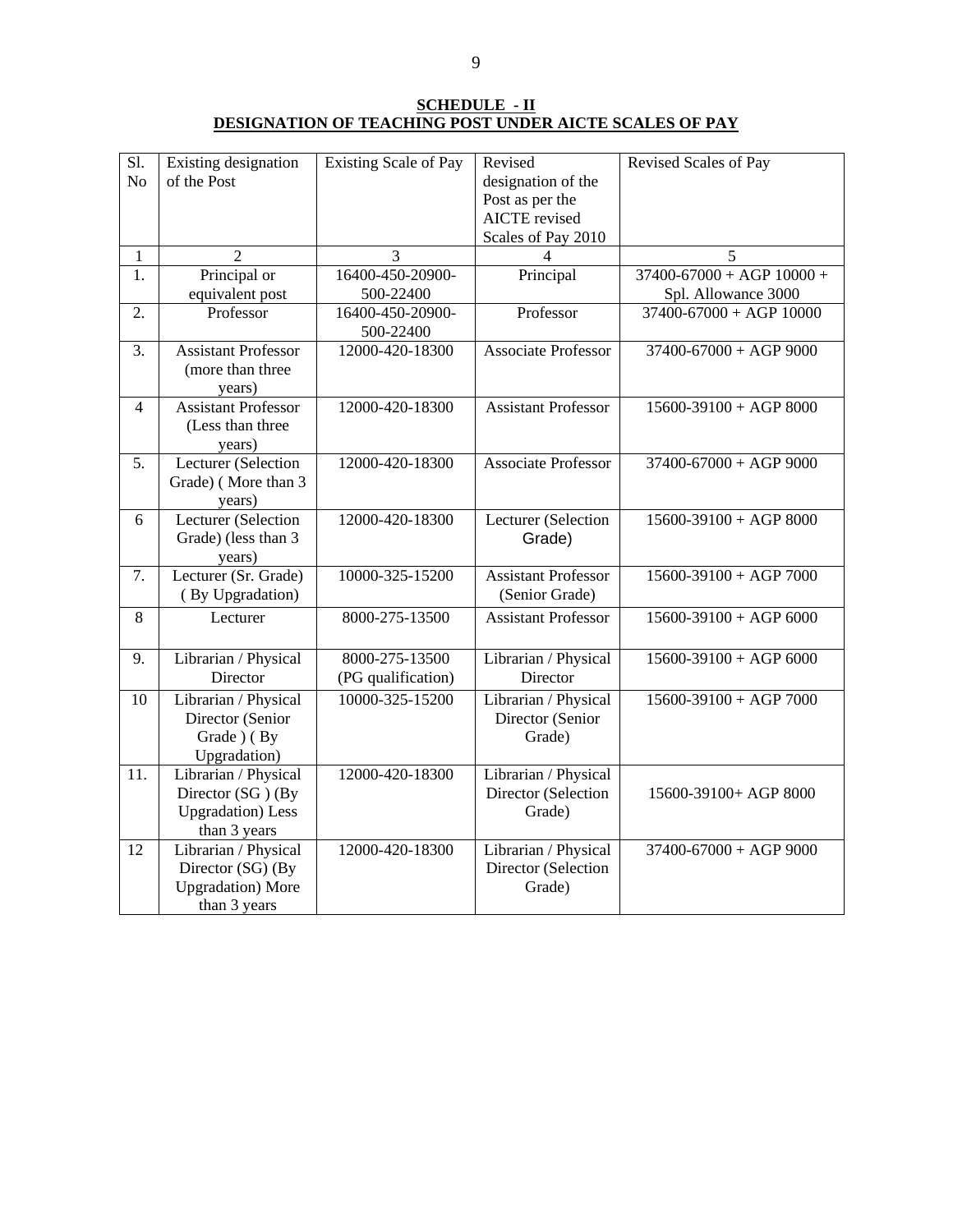#### **APPENDIX - I Revised Pay Scales, Service conditions and Career Advancement Scheme for teachers and equivalent positions:**

The pay structure for different categories of teachers and equivalent positions shall be as indicated below:-

### **(1) Assistant Professors/Associate Professors/ Professors In Technical institutions / Technical Universities**

- (i) Persons entering the teaching profession in Technical Universities / Technical Institutions shall be designated as Assistant Professors and shall be placed in the Pay Band of Rs.15600-39100 with AGP of Rs.6000. Lecturers already in service in the pre-revised scale of Rs.8000- 13500, shall be redesignated as Assistant Professors with the said AGP of Rs.6000.
- (ii) An Assistant Professor with completed service of 4 years, possessing Ph.D Degree in the relevant branch / discipline shall be eligible, for moving up to AGP of Rs. 7000.
- (iii) Assistant Professors possessing Master's degree in the relevant branch / discipline as defined for technical education shall be eligible for the AGP of Rs. 7,000 after completion of 5 years service as Assistant Professor.
- (iv) Assistant Professors who do not have Ph.D or a Master's degree in the relevant branch / discipline of a program shall be eligible for the AGP of Rs.7,000 only after completion of 6 years' service as Assistant Professor.
- (v) The upward movement from AGP of Rs.6000 to AGP of Rs. 7000 for all Assistant Professors shall be subject to their satisfying other conditions as laid down by All India Council for Technical Education and if any by State Government and if any by Universities.
- (vi) The pay of the incumbents to the posts of Lecturer (senior scale) (i.e. the pre-revised scale of Rs.10,000-15200) shall be re-designated as Assistant Professor, and shall be fixed at the appropriate stage in Pay Band of Rs.15600-39100 based on their present pay, with AGP of Rs.7000.
- (vii) Assistant Professors with completed service of 5 years at the AGP of Rs.7000 shall be eligible, subject to other requirements laid down by the All India Council for Technical Education / Universities and if any by State Government, to move up to the AGP of Rs.8000.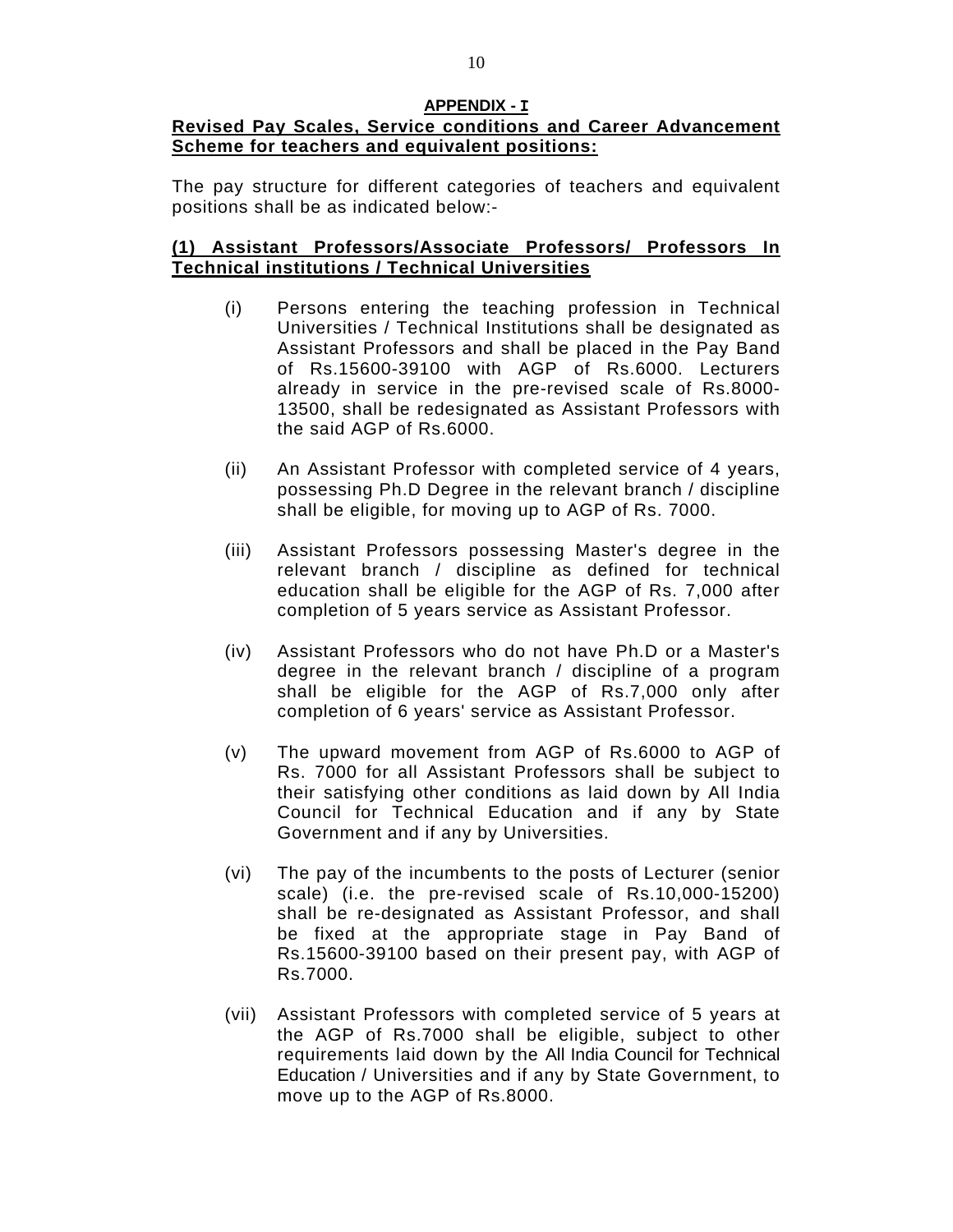- (viii) Posts of Associate Professor shall be in the Pay Band of Rs.37400-67000, with AGP of Rs.9000. Directly recruited Associate Professors shall be placed in the Pay Band ' of Rs.37400-67000 with an AGP of Rs.9000, at the minimum of the above Pay Band in terms of the conditions of appointment.
- (ix) Incumbent Assistant Professor who have completed 3 years in the current pay scale of Rs.12000-18300 on 1.3.2006 shall be placed at the appropriate stage in the Pay Band of Rs.37400-67000 with AGP Rs.9000 and shall be redesignated as Associate Professor.
- (x) Incumbent Assistant Professor who have less than 3 years in current pay scale of Rs.12000-18300 on 1.3.2006 shall be placed at the appropriate stage in the Pay Band of Rs.15600-39100 with AGP of Rs.8000 and shall be designated as Assistant Professor.
- (xi) Incumbent Lecturers (Selection Grade) who have completed 3 years in the pre-revised pay scale of Rs.12000-18300 on 1.3.2006 shall be placed in Pay Band of Rs.37400-67000 with AGP of Rs.9000 and shall be redesignated as Associate Professor.
- (xii) Incumbent Lecturers (Selection Grade) who had not completed three years in the pay scale of Rs.12000-18300 on 1.3.2006 shall be placed at the appropriate stage in the Pay Band of Rs.15600-39100 with AGP of Rs.8000 till they complete 3 years of service in the grade of Lecturer (Selection Grade), and thereafter shall be placed in the higher Pay Band of Rs.37400-67000 and accordingly redesignated as Associate Professor.
- (xiii) Lecturer (Selection Grade) in service at present shall continue to be designated as Lecturer (Selection Grade), as the case may be, until they are placed in the Pay Band of Rs.37,400-67000 and re-designated as Associate Professor in the manner described in (xii) above
- (xiv) Assistant Professors completing 3 years of teaching in the AGP of Rs.8000 shall be eligible subject to other conditions, that may be prescribed by All India Council for Technical Education / State Government / Universities as applicable, to move to the Pay Band of Rs.37400-67000 with AGP of Rs.9000 and to be designated as Associate Professor
- (xv) Associate Professor completing 3 years of service in the AGP of Rs.9000 and possessing a Ph.D. degree in the relevant discipline shall be eligible to be appointed and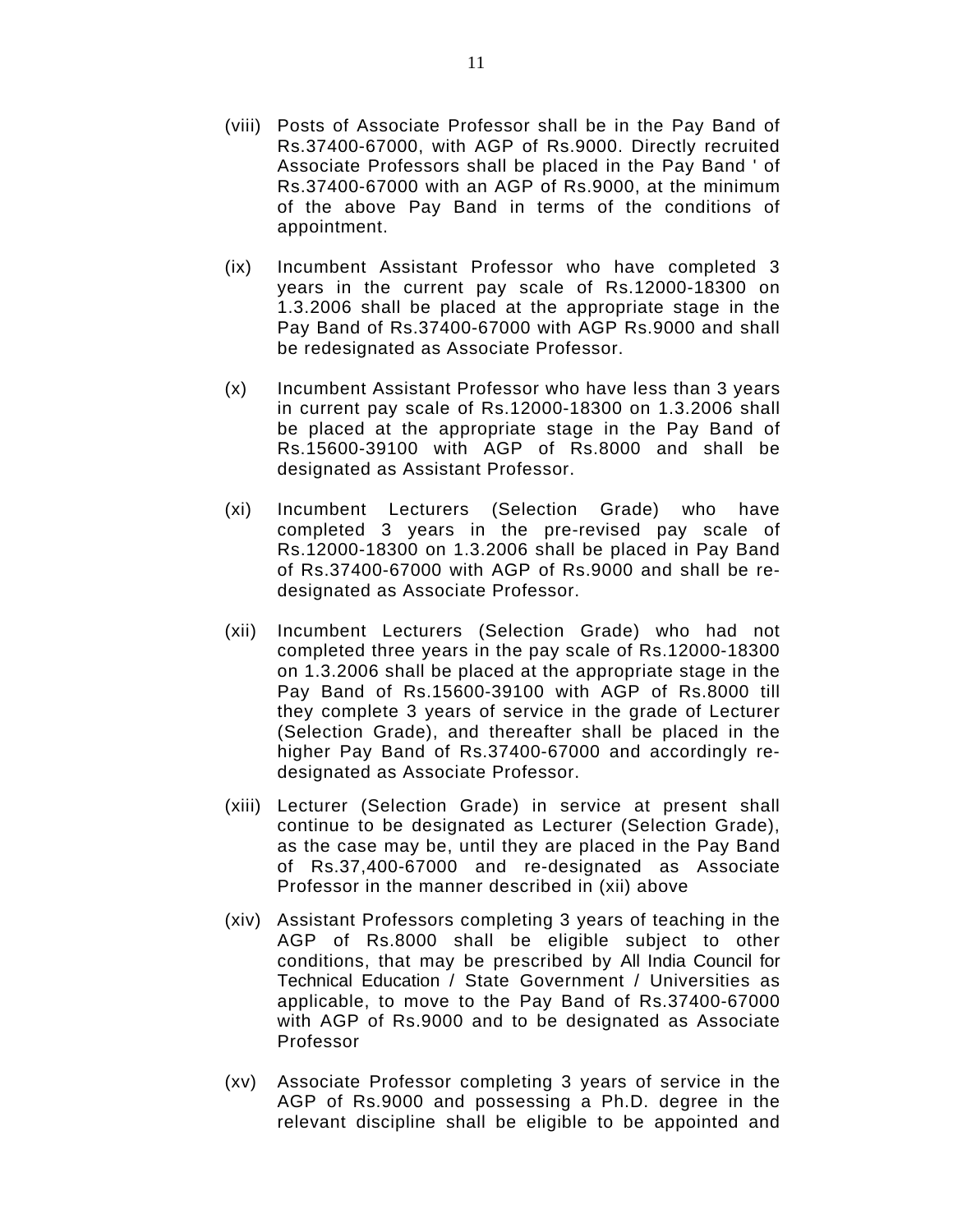designated as Professor, subject to other conditions of academic performance as laid down by the All India Council for Technical Education / State Government / Universities. No teacher other than those with a Ph.D. shall be promoted, appointed or designated as Professor. The Pay Band for the post of Professors shall be Rs.37400-67000 with AGP of Rs.10000.

- (xvi) The pay of a directly recruited Professor shall be fixed at Rs.43000 in the Pay Band of Rs.37400-67000, with the applicable AGP of Rs.10000.
- (xvii) Ten percent of the posts of Professors in Technical Universities shall be in the higher AGP of Rs.12000, however, teachers appointed to the posts shall continue to be designated as Professor. Eligibility for appointment as a Professor in the higher Academic Grade Pay shall be as shall be laid down by the All India Council for Technical Education and or if any by State Government and by the University, and such eligibility conditions shall, inter alia, include publications in peer reviewed/ refereed Research Journals, and the requirement of at least 10 years of teaching as Professor and post-doctoral work of a high standard. The pay of directly recruited in AGP of Rs.12,000/- shall be fixed at Rs.48,000/- along with AGP.
- (xviii) For initial direct recruitment at the level of Associate Professors and Professors, the eligibility conditions in respect of academic and research requirements shall be as may be or have been prescribed by the All India Council for Technical Education, through Regulations and as may be laid down by the All India Council for Technical Education / State Government.
- (xix) All advancements to higher grade pays in various cadres will be effected subject to completion of two All India Council for Technical Education approved refresher programs of not less than two weeks duration each and two one week each TEQIP sponsored programs.

#### **2. Pay Scales of Principals / Directors in Colleges:**

Appointments to the posts of Principal in Technical Institutions shall be based on the conditions of eligibility. In respect of educational qualifications and teaching / research experience laid down by All India Council for Technical Education / State Government or if any by the University from time to time. The posts of Principal shall be in the Pay Band of Rs.37400-67000 with AGP of Rs.10,000 plus a Special Allowance of Rs.3000 per month. All Principals in service shall be appropriately fixed in the Pay Band with the AGP of Rs.10,000 plus a Special Allowance of Rs.3000 per month.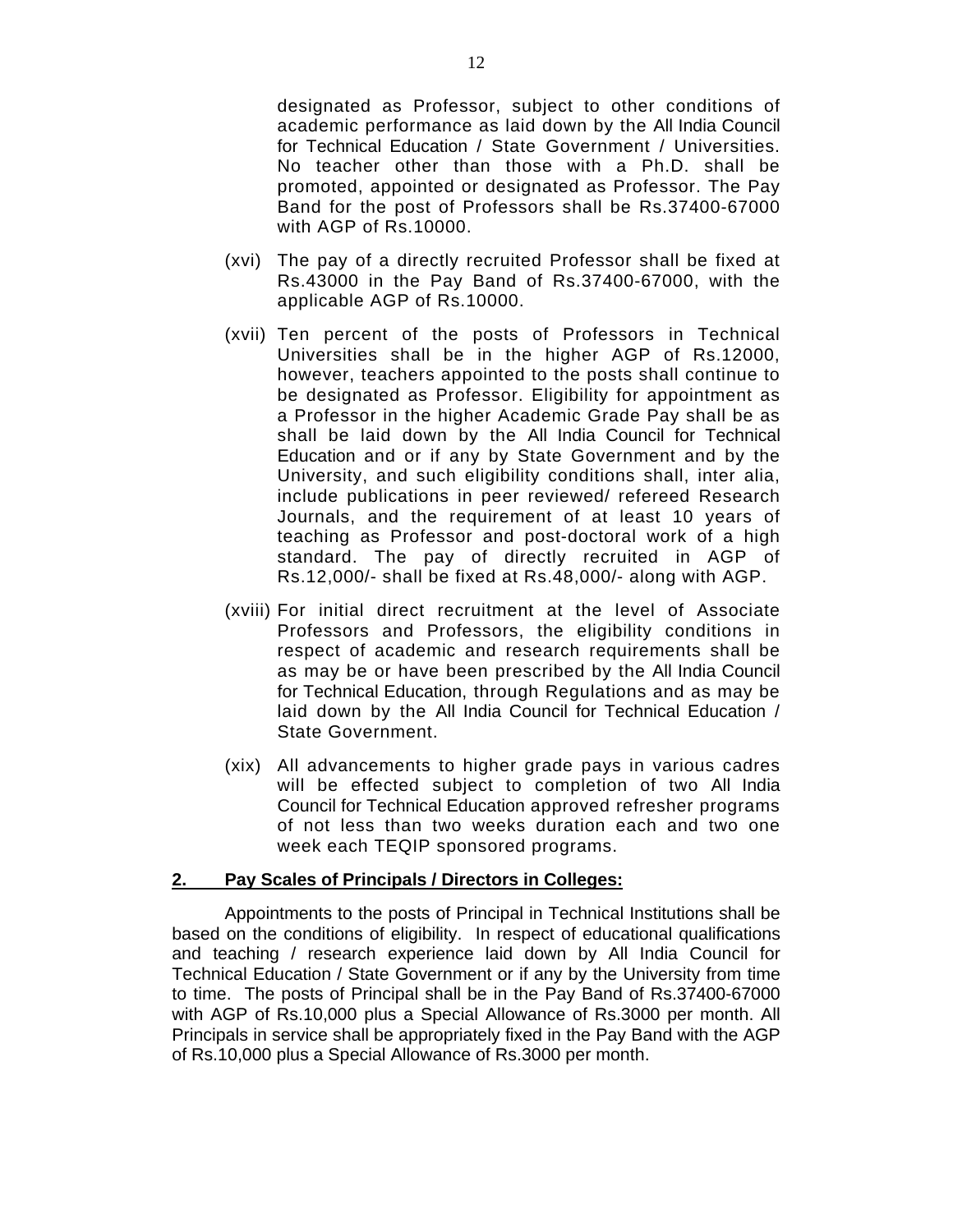### **3. Pay Scales and Career Advancement Scheme for Librarians etc: (a) Assistant Librarian / College Librarian:**

- (i) Assistant Librarian/ College Librarian in the pre-revised scale of pay of Rs.8000-13500 shall be placed in the Pay Band of Rs.15600-39100 with AGP of Rs.6000.
- (ii) All conditions of eligibility and academic qualifications laid down by the All India Council for Technical Education shall be applicable for direct recruitment of Assistant Librarian/ College Librarian.

#### **(b) Assistant Librarian (Sr. Scale )/ College Librarian (Sr. Scale)**

- (i) The posts of Assistant Librarian (Sr. Scale)/ College Librarian (Sr. Scale) in the pre-revised scale of pay of Rs.10000-15200 shall be placed in the Pay Band of Rs.15600-39100 with AGP of Rs.7000.
- (ii) Assistant Librarian/ College Librarian possessing Ph.D. in Library Science at the entry level, after completing service of 4 years in the AGP of Rs.6000, and if otherwise eligible as per guidelines laid down by the All India Council for Technical Education shall be eligible for the higher AGP of Rs.7000 within the Pay Band of Rs.15600-39100.
- (iii) Assistant Librarian/ College Librarian not possessing Ph.D. but only M.Phil in Library Science at the entry level after completing service of 5 years in the AGP of Rs.6000, if otherwise eligible as per guidelines laid down by the All India Council for Technical Education shall become eligible for the higher AGP of Rs. 7000.
- (iv) After completing service of 6 years in the AGP of Rs.6000 Assistant Librarian / College Librarian without the relevant Ph.D. and M.Phil shall, if otherwise eligible as per guidelines laid down by the All India Council for Technical Education move to the higher AGP of Rs.7000.
- (v) The pay of the existing Assistant Librarian (Sr. Scale)/ College Librarian (Sr. Scale) in the pre-revised scale of pay of Rs.10000-15200 shall be fixed in the Pay Band of Rs.15600- 39100 with AGP of Rs.7000 at an appropriate stage based on their present pay,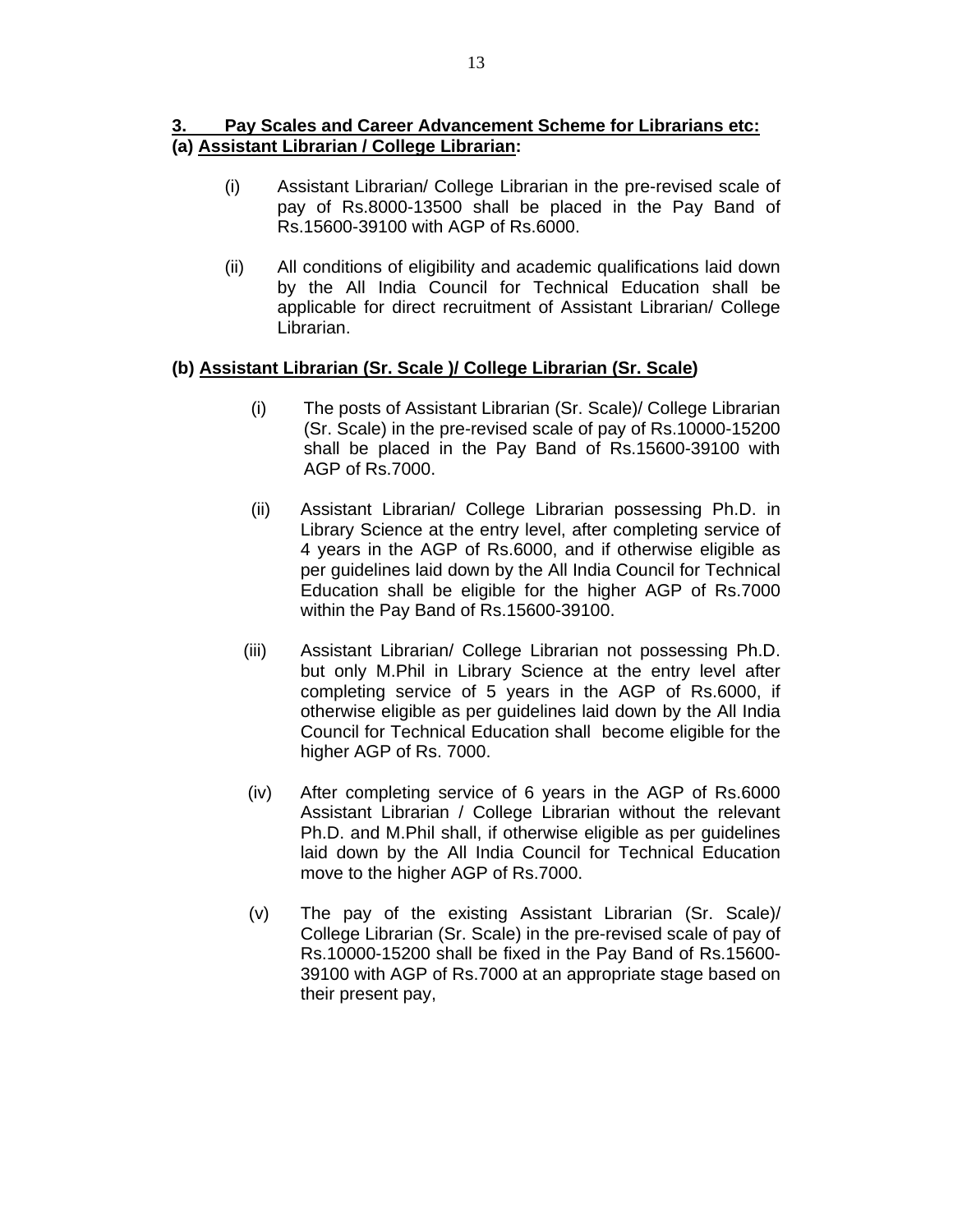#### **( c ) Deputy Librarian / Assistant Librarian (Selection Grade) / College Librarian (Selection Grade)**

- (i) Deputy Librarians who are directly recruited at present shall be placed in the Pay Band of Rs.15600-39100 with AGP of Rs.8000 initially at the time of recruitment.
- (ii) On completion of service of 5 years, Assistant Librarian (Sr.Scale)/ College Librarian (Senior Scale) shall be eligible for the post of Deputy Librarian/ equivalent posts in Pay Band of Rs.15600-39100, with Academic Grade Pay of Rs.8,000, subject to their fulfilling other conditions of eligibility (such as Ph.D. degree or equivalent published work etc. for Deputy Librarian) as laid down by the All India Council for Technical Education or and if any by State Government and by the University. They shall be designated as Deputy Librarian/ Assistant Librarian (Selection Grade)/ College Librarian (Selection Grade), as the case may be.
- (iii) The existing process of selection by a Selection Committee shall continue in respect of promotion to the post of Deputy Librarian and their equivalent positions.
- (iv) After completing 3 years in the Pay Band of Rs.15600-39100 with an AGP of Rs.8000, Deputy Librarians/ equivalent positions shall move to the Pay Band of Rs.37400-67000 and AGP of Rs.9000, subject to fulfilling other conditions of eligibility laid down by the AICTE / State Government.
- (v) Assistant Librarians (Senior Scale) in universities/ College Librarians (Senior Scale) in the AGP of Rs.7000 not possessing Ph.D. in Library Science or equivalent published work but who fulfil other criteria prescribed by the All India Council for Technical Education or and if any by State Government and by the University shall also be eligible for being placed in the AGP of Rs.8000.
- (vi) Incumbents to the posts of Deputy Librarian/ Assistant Librarian (Selection Grade)/College Librarian (Selection Grade) who have completed three years in the pre-revised pay scale of Rs.12000- 18300 on 1.3.2006 shall be fixed at an appropriate stage in the Pay Band of Rs.37400-67000 with an AGP of Rs.9000. They shall continue to be designated as Deputy Librarian/ Assistant Librarian (Selection Grade)/College Librarian (Selection Grade).
- (vii) Incumbents to the posts of Deputy Librarian/ Assistant Librarian (Selection Grade)/College Librarian (Selection Grade) who have not completed the requirement of three years in the pre-revised pay scale of Rs.12000-18300, for being eligible to be placed in the higher Pay Band of Rs.37400-67000, shall be placed at an appropriate stage with Academic Grade Pay of Rs.8000 till they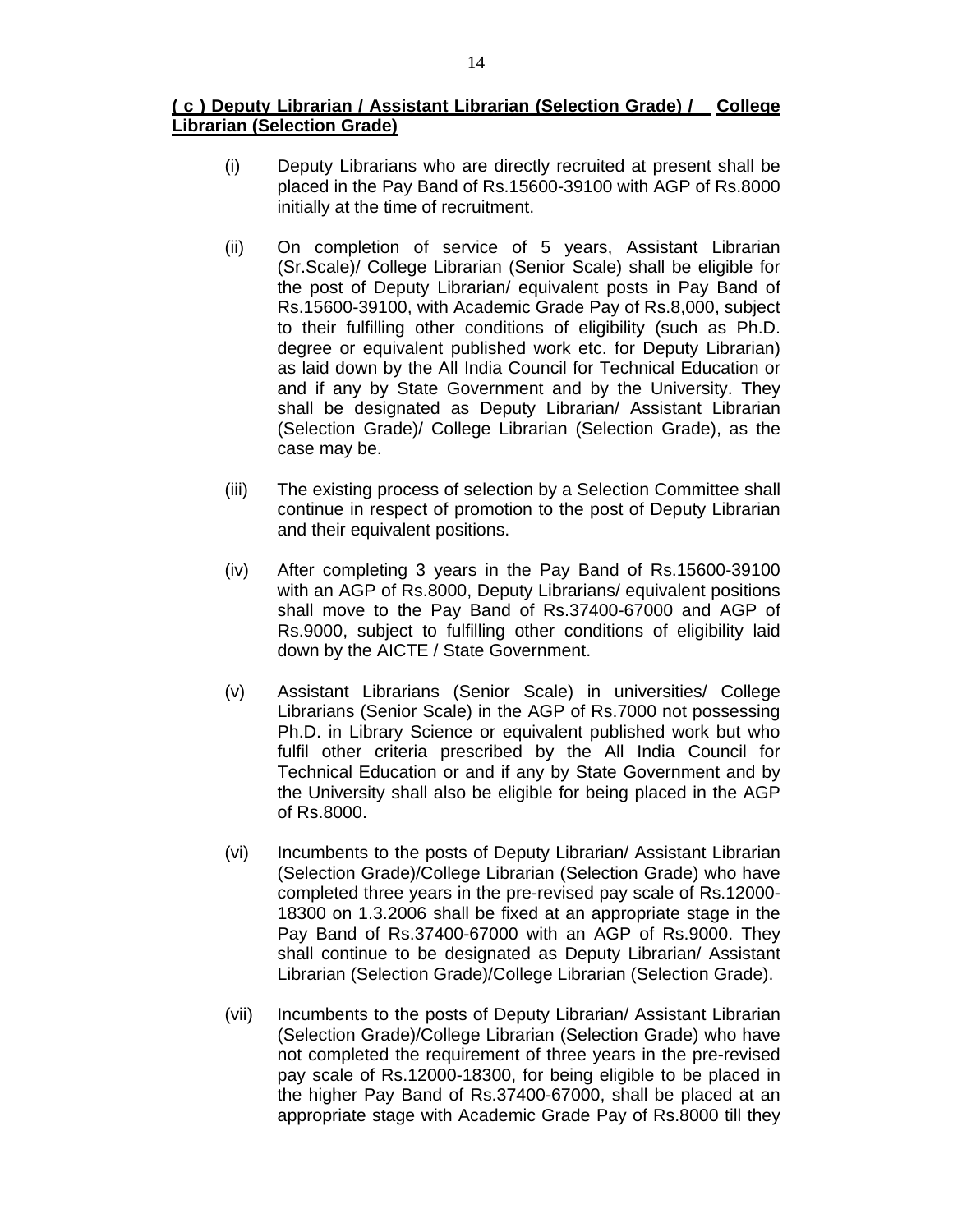complete three years of service as Deputy Librarian/ Assistant Librarian (Selection Grade)/ College Librarian (Selection Grade).

- (viii) Pay in regard to the directly recruited Deputy Librarians shall be initially fixed In Pay Band Rs.15600-39100 with AGP of Rs.8000. They shall move to the Pay Band of Rs.37400-67000 with AGP of Rs.9000 after completing three years of service in the AGP of Rs.8000.
- (ix) The existing conditions of eligibility and academic qualifications prescribed by the All India Council for Technical Education / State Government shall continue to be applicable for direct recruitment to the post of Deputy Librarian.

#### **4. Pay Scales and Career Advancement Scheme for Physical Education Personnel:**

#### **(a) Assistant Director of Physical Education (Assistant DPE)/ College Director of Physical Education (College DPE)**

- (i) The Assistant Director of Physical Education/ College DPE in the pre-revised pay scale of Rs.8000-13500 shall be placed in the Pay Band of Rs.15600-39100 with AGP of Rs.6000.
- (ii) Pay of incumbent Assistant Directors of Physical Education/ College DPE shall be fixed at an appropriate stage in the Pay Band of Rs.15600-39100 with AGP of Rs.6000, in accordance with the 'fixation formula' of the 6<sup>th</sup> Central Pay Commission (CPC)
- (iii) All existing conditions of eligibility and academic qualifications laid down by the All India Council for Technical Education shall continue to be applicable for direct recruitment of Assistant Director of Physical Education/College Director of Physical Education.

#### **(b) Assistant Director of Physical Education (Senior Scale)/ College DPE (Senior Scale)**

- (i) Assistant Directors of Physical Education (Senior Scale)/ College Director of Physical Education (Senior Scale) in the prerevised pay scale of Rs.10000-15200 shall be placed in the Pay Band of Rs.15600-39100 with AGP of Rs.7000.
- (ii) Assistant Directors of Physical Education (Senior Scale)/ College Director of Physical Education (Senior Scale) possessing Ph.D. in Physical Education at the entry level of Assistant Director of Physical Education/ College Director of Physical Education in the AGP of Rs.6000 shall, after completing service of four years in the AGP of Rs.6000, and if otherwise eligible as per guidelines prescribed by the All India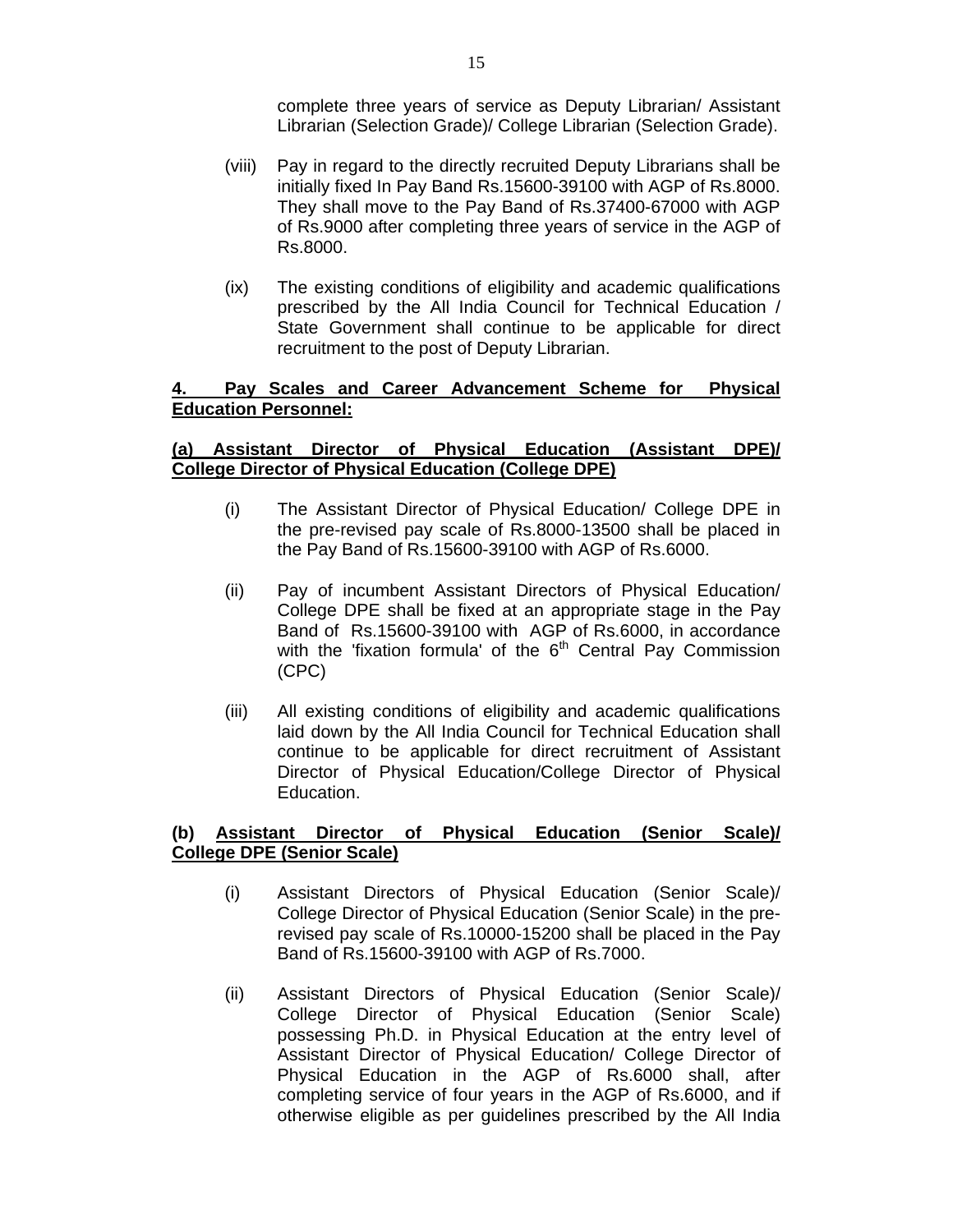Council for Technical Education / State Government move to higher AGP of Rs.7000 in the Pay Band of Rs.15600-39100.

- (iii) Assistant Directors of Physical Education (Senior Scale)/ College Director of Physical Education (Senior Scale) possessing M.Phil in Physical Education at the entry level of Assistant Director of Physical Education / College Director of Physical Education in the AGP of Rs.6000 shall, after completing service of five years in the AGP of Rs.6000, be eligible for the higher AGP of Rs.7000.
- (iv) Assistant Directors of Physical Education/ College Directors of Physical Education without the relevant Ph.D. and M.Phil shall, after completing service of six years as Assistant Director of Physical Education/College Director of Physical Education in the AGP of Rs.6000, and if otherwise eligible as per guidelines prescribed by the All India Council for Technical Education / State Government, be eligible for being placed in the AGP of Rs.7000.
- (v) Pay of incumbent Assistant Directors of Physical Education (Senior Scale)/ College Directors of Physical Education (Senior Scale) shall be fixed in Pay Band of Rs.15600-39100 at an appropriate stage in the AGP of Rs.7000, as per the 'fixation formula' of the  $6<sup>th</sup>$  CPC.

#### **(c) Deputy Director of Physical Education / Assistant Director of Physical Education (Selection Grade)/ College Director of Physical Education (Selection Grade)**

- (i) After completing service of five years in the Pay Band of Rs.15600-39100 with the AGP of Rs.7000 and subject to satisfying other eligibility conditions laid down by the All India Council for Technical Education / State Government, Assistant Director of Physical Education (Senior Scale)/ College Director of Physical Education(Senior Scale) shall move to AGP of Rs.8000 in the Pay Band of Rs.15600-39100. They shall be designated as Deputy Director of Physical Education/ Assistant Director of Physical Education (Selection Grade)/ College Director of Physical Education(Selection Grade), as the case may be.
- (ii) After completing service of three years in the Pay Band of Rs.15600-39100 and the AGP of Rs.8000 and subject to eligibility laid down by the All India Council for Technical Education / State Government Deputy Director of Physical Education / Assistant Director of Physical Education (Selection Grade)/ College Director of Physical Education (Selection Grade) shall move to the Pay Band of Rs.37400-67000 with the AGP of Rs.9000. They shall continue to be designated as Deputy Director of Physical Education / Assistant Director of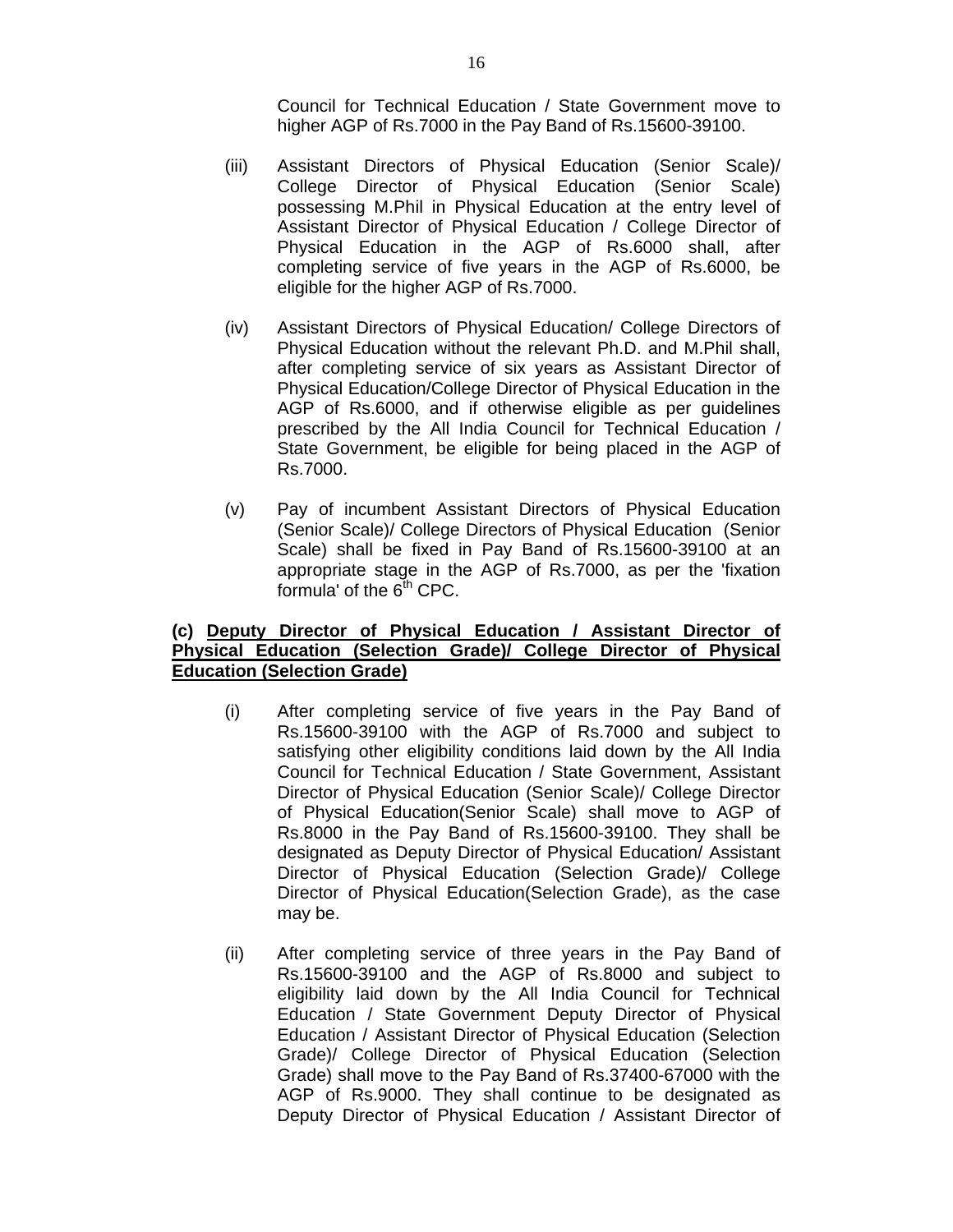Physical Education (Selection Grade)/ College Director of Physical Education (Selection Grade)

- (iii) All Incumbents to the post of Deputy Director of Physical Education / Assistant Director of Physical Education (Selection Grade)/College Director of Physical Education (Selection Grade) who have completed service of at least three years in the prerevised Pay Scale of Rs.12000-18300 as on 1.3.2006 shall be eligible to be fixed in the Pay Band of Rs.37400-67000 with AGP of Rs.9000.
- (iv) All incumbents to the post of Deputy Director of Physical Education / Assistant Director of Physical Education (Selection Grade) / College Director of Physical Education (Selection Grade) whose services in the pre-revised Pay Scale of Rs.12000-18300 fall short of three years which would have made them eligible to move to the higher Pay Band, shall be placed at an appropriate stage at the AGP of Rs.8000 in the Pay Band of Rs.15600-39100 till they complete the required service of three years as Deputy Director of Physical Education / Assistant Director of Physical Education (Selection Grade)/ College Director of Physical Education (Selection Grade) in the pre-revised Pay Scale.
- (v) Pay of the directly recruited Deputy Director of Physical Education shall be initially fixed with the AGP of Rs.8000 in the Pay Band of Rs.15600-39100, and after completing 3 years of service directly recruited Deputy Director of Physical Education and equivalents shall move to Pay Band Rs.37400-67000 with AGP of Rs.9000.

#### **(5) Pay Scales of Vice Chancellor / Registrar / Finance Officer / Controller of Examination / Deputy Registrar / Deputy Finance Officer / Dy Controller of Examination / Assistant Registrar / Assistant Finance Officer / Assistant Controller of Examination of Technical Universities**

The pay for the above posts shall be fixed as per G.O.(Ms) No.350, Higher Education (H1) Department, dated 9.9.2009 and the procedure laid down therein shall be followed.

\*\*\*\*\*\*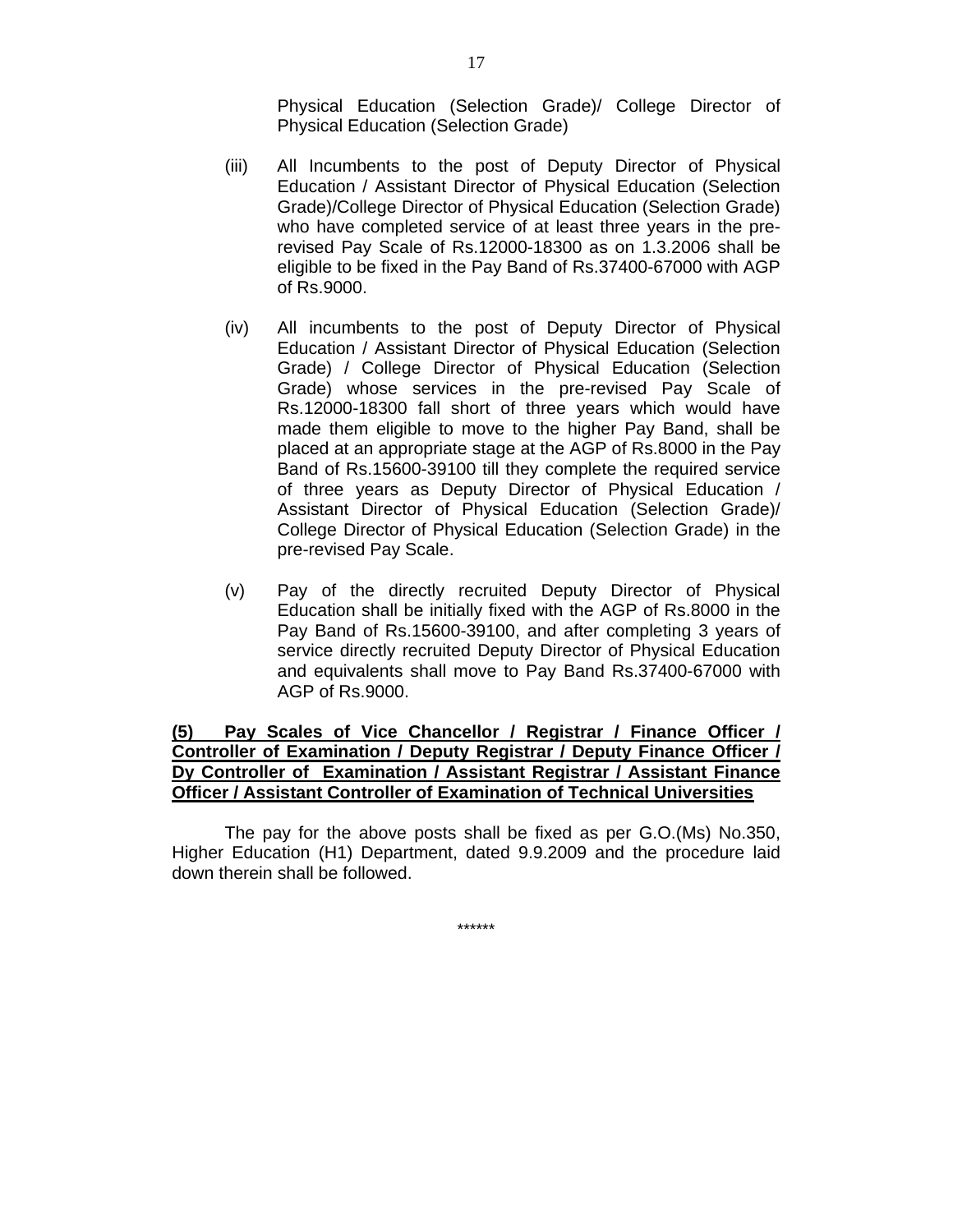#### **APPENDIX II**

#### **Incentives for Ph.D. / M.Tech. and other higher qualification:**

- (i) Five non-compounded advance increments shall be admissible at the entry level of recruitment to persons possessing the degree of Ph.D. awarded in the relevant discipline by a university following the process of registration, course-work and external evaluation as prescribed by UGC. If Ph.D is prescribed as an essential qualification for the post, no incentive increment shall be given. Further, incentive increments shall be given only for one Ph.D. Additional Ph.Ds would not entitle a person for additional incentive increments.
- (ii) M.Phil degree holders at the time of recruitment to the post of Lecturer shall be entitled to two non-compounded advance increments. subject to the condition that the M.Phil., awarded is in the relevant discipline and is an additional qualification. If M.Phil., is prescribed as an essential qualification for the post, no incentive increment shall be given. If any person is also a Ph.D degree holder for which he is eligible for incentive increments as in (i) above, then he would not be eligible for incentive increment for possessing M.Phil. Further, incentive increment would be restricted for one M.Phil. Additional M.Phils would not entitle a person to claim additional incentive increments.
- (iii) Those possessing Post Graduate degree in a professional course such as M.Tech. in relevant branch / discipline recognized by a statutory University shall also be entitled to 2 non-compounded advance increments at the entry level. subject to the condition that the Professional Course awarded is in the relevant discipline and is an additional qualification. If the Professional Course is prescribed as an essential qualification for the post, no incentive increment shall be given. Further, the person should not have claimed any incentive increment due to his possessing a Ph.D or M.Phil for claiming incentive for the Professional Course.
- (iv) Teachers who complete their Ph.D. degree while in service shall be entitled to three non-compounded increments if such Ph.D. is in the relevant branch / discipline and has been awarded by a university complying with the process prescribed by the University Grants Commission for enrolment, course-work and evaluation etc. If Ph.D. is prescribed as an essential qualification for the post, no incentive increment shall be given. This would not be eligible if a person has got incentive increments for Ph.D. in any other relevant discipline.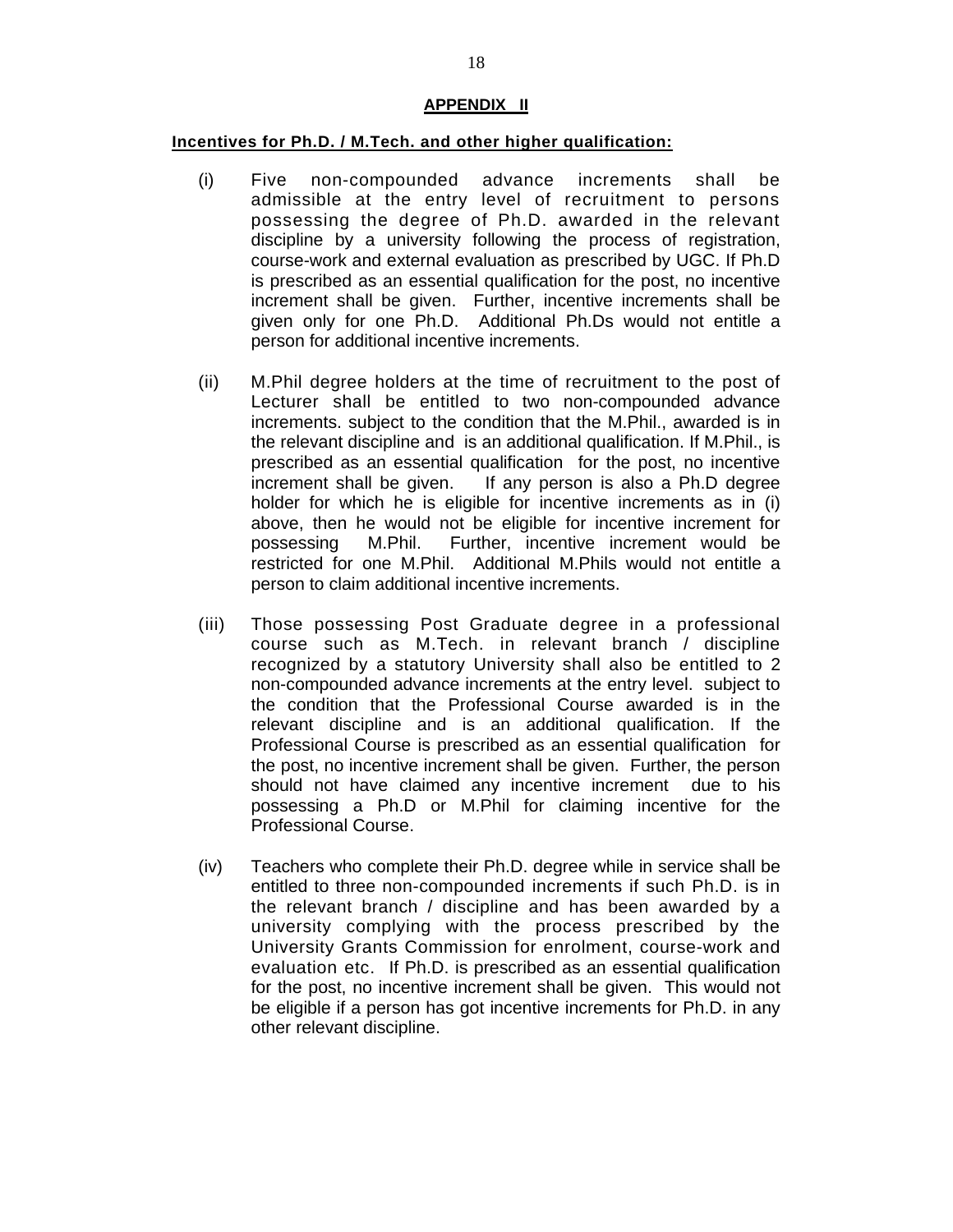- (v) However, teachers in service who have been awarded Ph.D. at the time of coming into force of this Scheme shall be entitled to the award of three non-compounded increments only if the Ph.D. has been awarded by an University which has been notified by UGC.
- (vi) Teachers in service who have not yet enrolled for Ph.D. shall therefore derive the benefit of three non-compounded increments only on award of Ph.D, by a university recognized by UGC.
- (vii) Teachers who acquire M.Phil. degree or a M.Tech degree in a relevant Branch / discipline recognised by a Statutory University while in service, shall be entitled to one advance increment. If Post Graduate qualification in a particular subject is not a mandatory requirement at the entry level of recruitment, acquisition of such a qualification for in service candidates shall also entitle them to one advance increment. Further incentive increment would be eligible only once and multiple incentive increments for different M.Phil/ Professional degrees in relevant disciplines are not permitted.
- (viii) Five non-compounded advance increments shall be admissible to Assistant Librarian/ College Librarian who are recruited at entry level with Ph.D. degree in the discipline of library science from a university complying with the process prescribed by the UGC in respect of enrolment, course-work and evaluation process for the award of Ph.D. in library science. Further, incentive increments would be eligible for only one Ph.D. and not for multiple Ph.Ds.
- (ix) Assistant Librarian/ College Librarian and other Library personnel acquiring the degree of Ph.D, at any time while in service, in the discipline of library science from a university complying with the process prescribed by the UGC in respect of enrolment, course-work and evaluation shall be entitled to three non-compounded advance increments. Further, incentive increments would be eligible for only one Ph.D. and not for multiple Ph.Ds.
- (x) However, persons in posts of Assistant Librarian/College Librarian or higher positions who have been awarded Ph.D. in library science at the time of coming into force of this Scheme shall be entitled to the award of three non compounded increments.
- (xi) In respect of every other case of persons in the posts of Assistant Librarian/ College Librarian or higher positions who are already enrolled for Ph.D. shall avail the benefit of three noncompounded increments only on award of Ph.D. and only if the university awarding the Ph.D. has been notified by the UGC to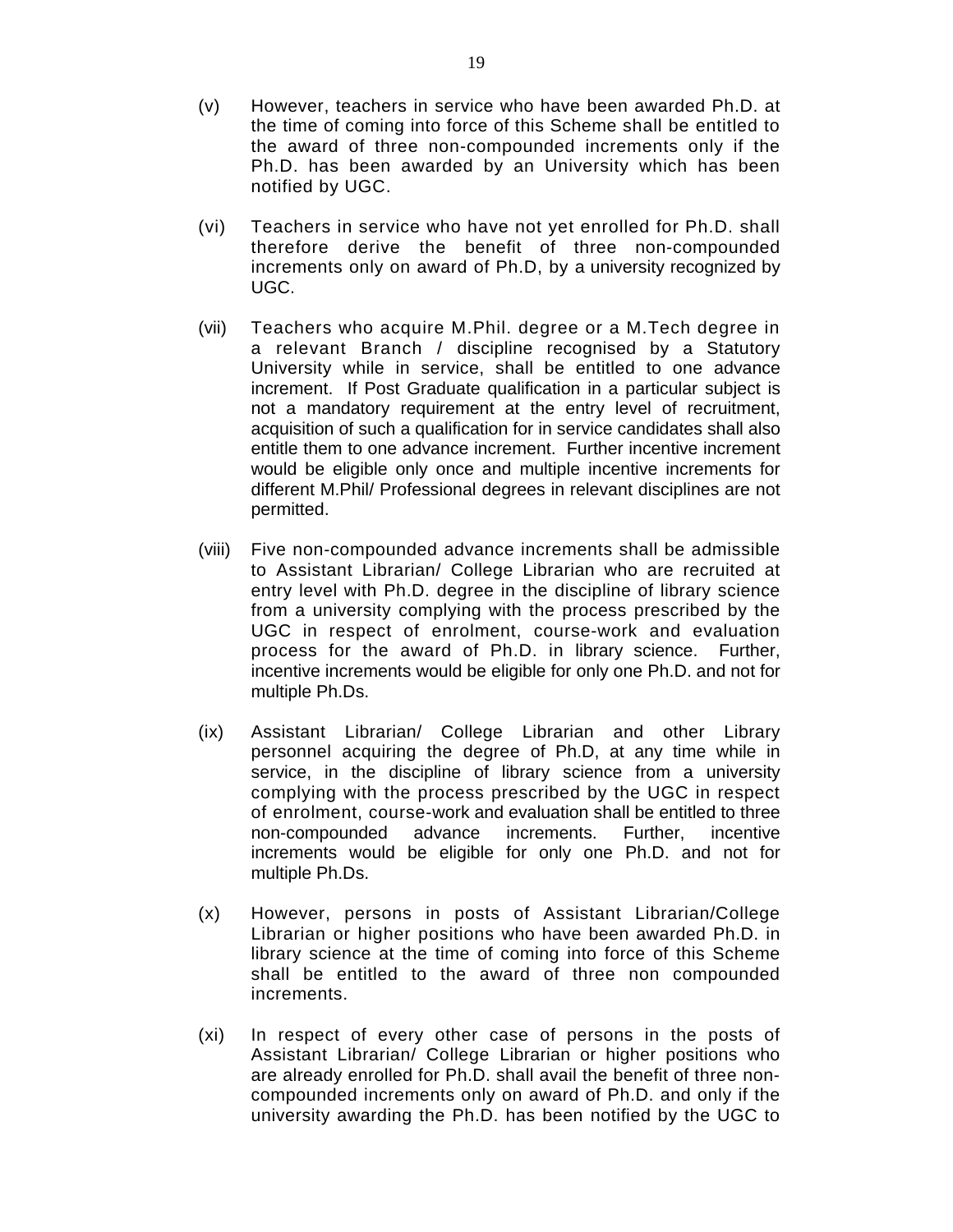have complied with the process prescribed by the UGC for the award of Ph.D, in respect of either course-work or evaluation or both, as the case may be**.** 

- (xii) Assistant Librarian/ College Librarian and others in higher Library positions in service who have not yet enrolled for Ph.D. shall therefore derive the benefit of three non-compounded increments only on award of Ph.D, by a University notified by the UGC.
- (xiii) Two non-compounded advance increments shall be admissible for Assistant Librarian/ College Librarian with M.Phil degree in Library Science at the entry level. Assistant Librarian/ College Librarian and those in higher positions acquiring M.Phil degree in Library Science at any time during the course of their service, shall be entitled to one advance increment subject to the condition that the incentive increments shall be for only one M.Phil. and not multiple M.Phils and provided they have not availed incentive increments for having Ph.D.
- (xiv) Five non-compounded advance increments shall be admissible to Assistant Director of Physical Education/ College Director of Physical Education who are recruited at entry level with Ph.D. degree in the discipline of Physical Education from a university notified by the UGC for the award of Ph.D. in Physical Education subject to the condition that the incentive increment shall be limited to only one Ph.D and will not be available multiple times for multiple Ph.Ds.
- (xv) Persons in posts of Assistant Director of Physical Education/ College Director of Physical Education or higher positions acquiring the degree of Ph.D in the discipline of Physical Education, at any time while in service from a university complying with the process prescribed by the UGC in respect of enrolment, course-work and evaluation shall be entitled to three non-compounded advance increments subject to the condition that incentive would be limited to only one Ph.D. and not multiple Ph.Ds.
- (xvi) Persons in posts of Assistant Director of Physical Education/ College Director of Physical Education or higher positions who have been awarded Ph.D. would be eligible for incentive only if the Ph.D. is awarded by a University notified by UGC.
- (xvii) In respect of persons in the posts of Assistant Director of Physical Education/ College DPE or higher positions who are already enrolled for Ph.D. in Physical Education shall avail the benefit of three non-compounded increments only on the award of Ph.D and only if the university awarding the Ph.D. has been notified by the UGC.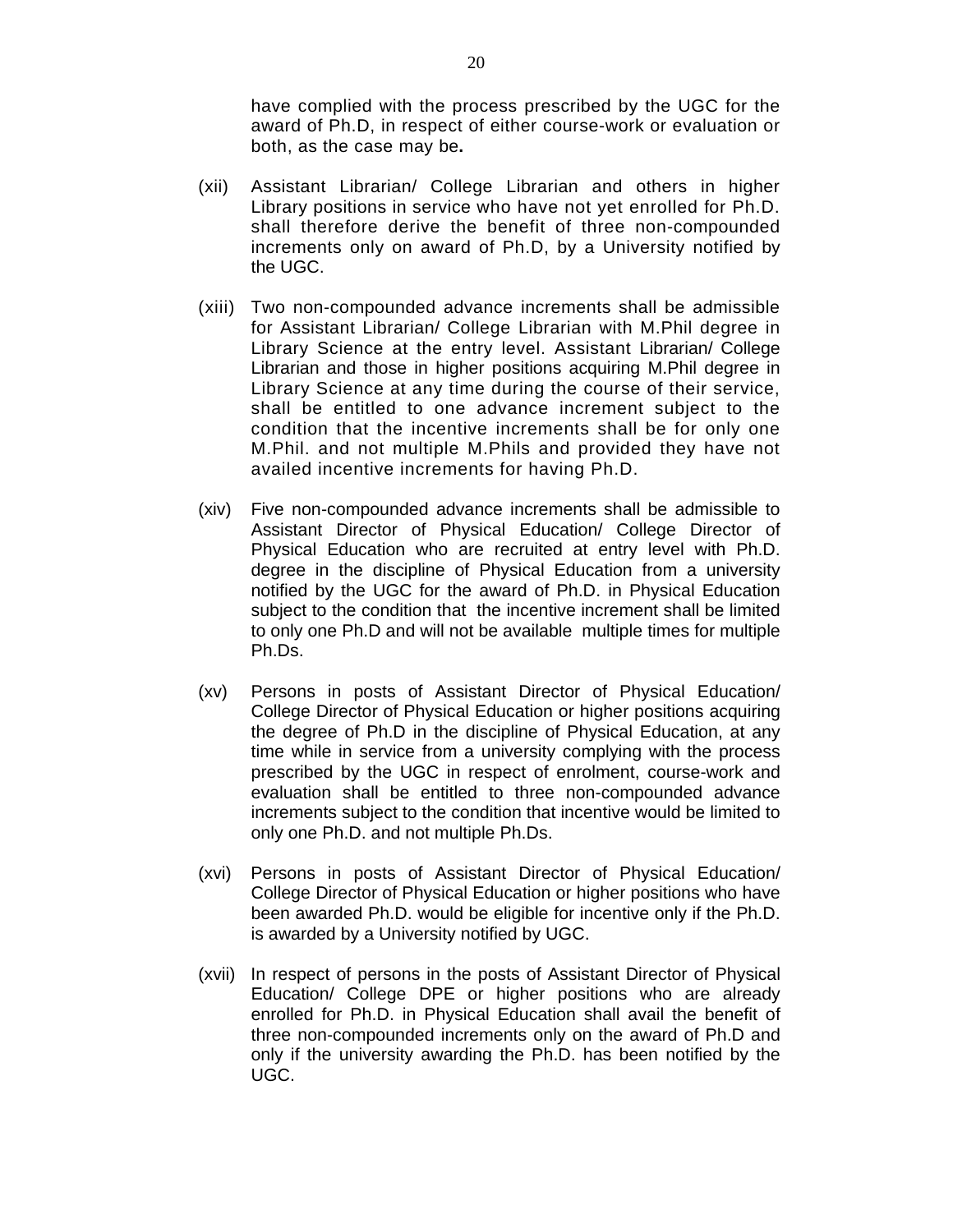- (xviii) Assistant Director of Physical Education/ College Director of Physical Education and others in higher Physical Education positions in service who have not yet enrolled for Ph.D. shall derive the benefit of three non-compounded increments only on award of Ph.D. from a University notified by the UGC.
- (xix) Two non-compounded advance increments shall be admissible for Assistant Director of Physical Education/ College Director of Physical Education with M.Phil degree in Physical Education at the entry level. Assistant Director of Physical Education/ College Director of Physical Education and those in higher positions acquiring MPhil degree in Physical Education at any time during the course of their service, shall be entitled to one advance increment subject to the condition that incentive shall be limited to only one M.Phil and not multiple M.Phils, and provided they have not availed the incentive increment for having Ph.D. qualification.
- (xx) Not withstanding anything in the foregoing clauses, those who have already availed the benefits of advance increments for possessing Ph.D./ M.Phil. at the entry level under the earlier scheme shall not be entitled to the benefit of advance increments under this Scheme.
- (xxi) For posts at the entry level where no such advance increments were admissible for possessing Ph.D/ M.Phil. under the earlier scheme, the benefit of five advance increments for possessing Ph.D./ M.Phil. shall be available to only those appointments which have been made on or after coming into force of this Scheme.
- (xxii) Teachers, Library and Physical Education cadres who have already availed the benefits of increments as per existing policy for acquiring Ph.D./M.Phil while in service, would not be entitled to benefits under this Scheme.
- (xxiii) Not withstanding anything in the foregoing clauses, those who have already availed the benefits of advance increments for possessing Ph.D / M. Tech, at the entry level under the earlier scheme shall not be entitled to the benefit of advance increments under this Scheme.
- (xxiv) For posts at the entry level where no such advance increments were admissible for possessing Ph.D / M. Tech, under the earlier scheme, the benefit of five advance increments for possessing Ph.D./ M. Tech, shall be available to only those appointments which have been made on or after coming into force of this Scheme.

\*\*\*\*\*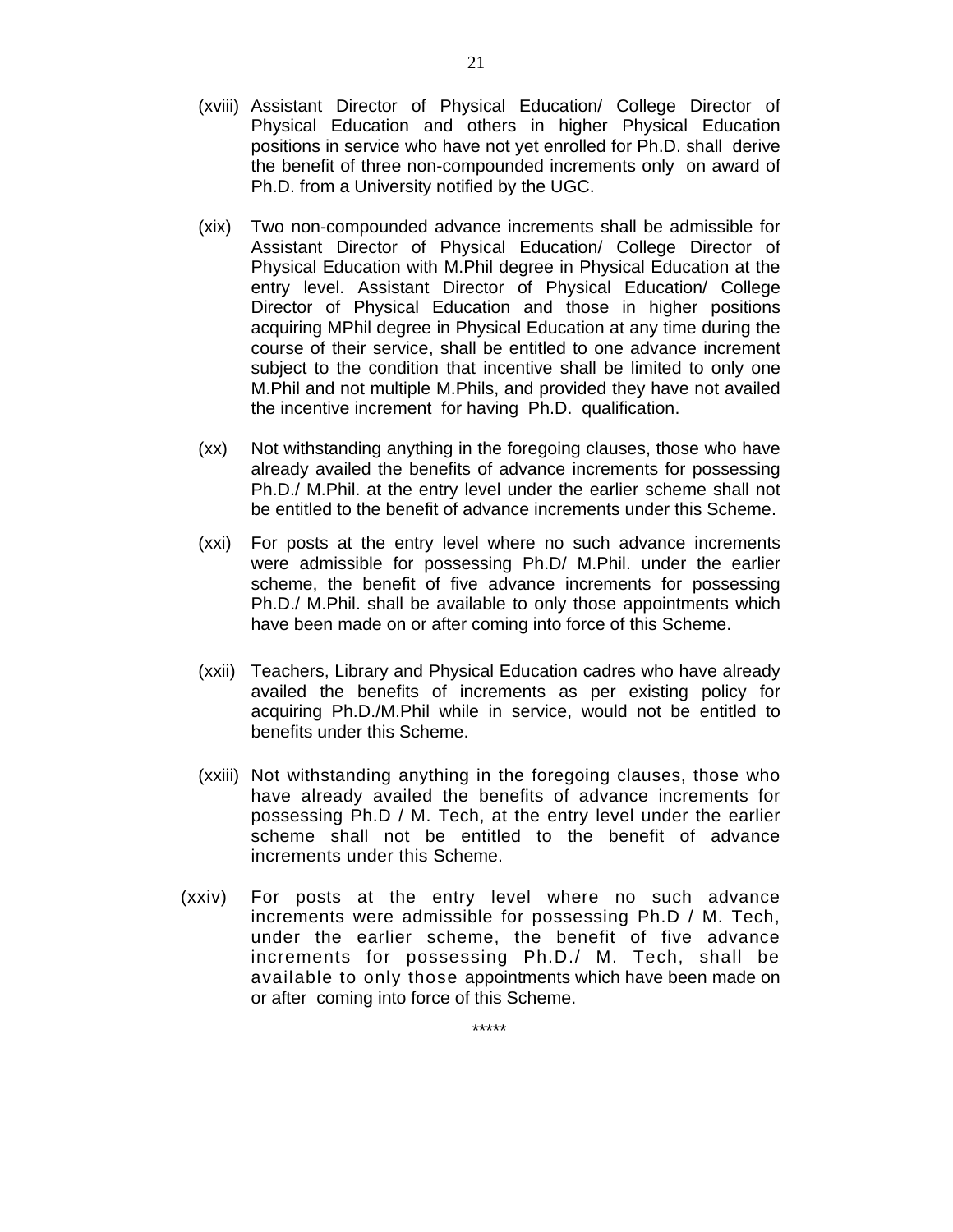#### **APPENDIX - III FITMENT TABLE NO.1**

(i) Incumbent Assistant Professor

(ii)Incumbent Assistant Librarian / College Librarian

(iii)Incumbent Assistant Director of Physical Education / College Director of Physical Education.

|                |                                   | <b>Existing Scale</b> |                                      |       | Revised Pay Band + Academic Grade Pay |                          |                          |
|----------------|-----------------------------------|-----------------------|--------------------------------------|-------|---------------------------------------|--------------------------|--------------------------|
|                |                                   | Rs.8000-275-13500     |                                      |       | Rs.15600-39100+Rs.6000                |                          |                          |
| Span           | Pre-Revised                       |                       |                                      |       | Revised                               |                          |                          |
| of<br>Years    | Stage in<br>the existing<br>scale | Dearness<br>Pay       | D.A. as on<br>$1 - 1 - 2006$<br>24%) | Total | Pay in<br>the Pay<br><b>Band</b>      | Academic<br>Grade<br>Pay | <b>Revised Basic Pay</b> |
| (1)            | (2)                               | (3)                   | (4)                                  | (5)   | (6)                                   | (7)                      | (8)                      |
| 1              | 8000                              | 4000                  | 2880                                 | 14880 | 15600                                 | 6000                     | 21600                    |
| $\overline{2}$ | 8275                              | 4138                  | 2979                                 | 15392 | 15600                                 | 6000                     | 21600                    |
| 3              | 8550                              | 4275                  | 3078                                 | 15903 | 15910                                 | 6000                     | 21910                    |
| 4              | 8825                              | 4413                  | 3177                                 | 16415 | 16420                                 | 6000                     | 22420                    |
| 5              | 9100                              | 4550                  | 3276                                 | 16926 | 16930                                 | 6000                     | 22930                    |
| 6              | 9375                              | 4688                  | 3375                                 | 17438 | 17440                                 | 6000                     | 23440                    |
| 7              | 9650                              | 4825                  | 3474                                 | 17949 | 17950                                 | 6000                     | 23950                    |
| 8              | 9925                              | 4963                  | 3573                                 | 18461 | 18470                                 | 6000                     | 24470                    |
| 9              | 10200                             | 5100                  | 3672                                 | 18972 | 18980                                 | 6000                     | 24980                    |
| 10             | 10475                             | 5238                  | 3771                                 | 19484 | 19490                                 | 6000                     | 25490                    |
| 11             | 10750                             | 5375                  | 3870                                 | 19995 | 20000                                 | 6000                     | 26000                    |
| 12             | 11025                             | 5513                  | 3969                                 | 20507 | 20510                                 | 6000                     | 26510                    |
| 13             | 11300                             | 5650                  | 4068                                 | 21018 | 21020                                 | 6000                     | 27020                    |
| 14             | 11575                             | 5788                  | 4167                                 | 21530 | 21530                                 | 6000                     | 27530                    |
| 15             | 11850                             | 5925                  | 4266                                 | 22041 | 22050                                 | 6000                     | 28050                    |
| 16             | 12125                             | 6063                  | 4365                                 | 22553 | 22560                                 | 6000                     | 28560                    |
| 17             | 12400                             | 6200                  | 4464                                 | 23064 | 23070                                 | 6000                     | 29070                    |
| 18             | 12675                             | 6338                  | 4563                                 | 23576 | 23580                                 | 6000                     | 29580                    |
| 19             | 12950                             | 6475                  | 4662                                 | 24087 | 24090                                 | 6000                     | 30090                    |
| 20             | 13225                             | 6613                  | 4761                                 | 24599 | 24600                                 | 6000                     | 30600                    |
| 21             | 13500                             | 6750                  | 4860                                 | 25110 | 25110                                 | 6000                     | 31110                    |
| 22             | 13775                             | 6888                  | 4959                                 | 25622 | 25630                                 | 6000                     | 31630                    |
| 23             | 14050                             | 7025                  | 5058                                 | 26133 | 26140                                 | 6000                     | 32140                    |
| 24             | 14325                             | 7163                  | 5157                                 | 26645 | 26650                                 | 6000                     | 32650                    |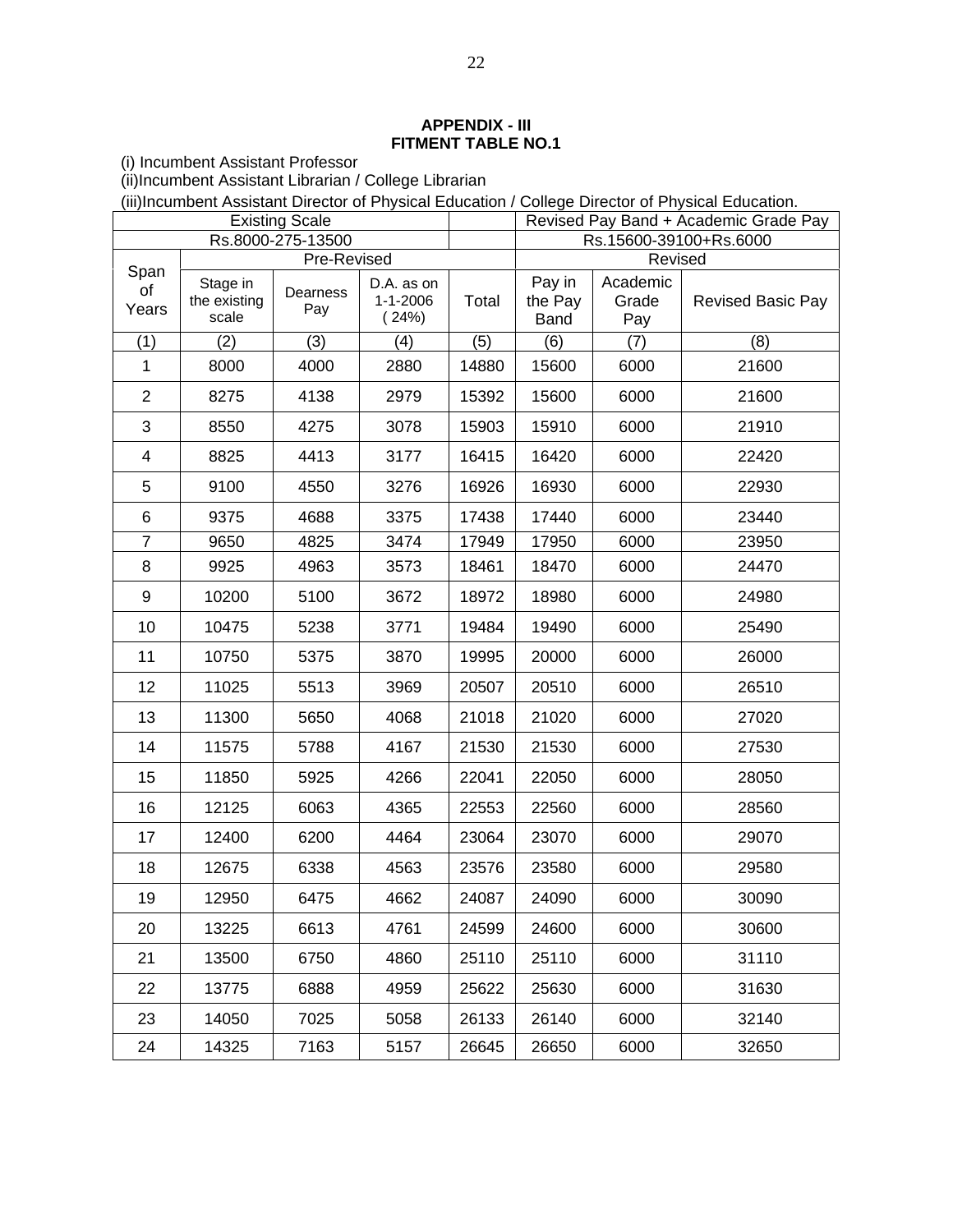(i) Incumbent Assistant Professor [Formerly Lecturer (Sr.Scale)]

(ii)Incumbent Assistant Librarian(Sr.Scale) / College Librarian(Sr.Scale)

(iii)Incumbent Assistant Director of Physical Education(Sr.Scale) / College Director of Physical Education(Sr.Scale)

#### Existing Scale **Revised Pay Band + Academic**<br>Crade Bay Grade Pay

Rs.10000-325-15200 Rs.15600-39100+Rs.7000

|                         | Pre-Revised                          |                 |                                       |       | Revised                          |                       |                             |
|-------------------------|--------------------------------------|-----------------|---------------------------------------|-------|----------------------------------|-----------------------|-----------------------------|
| Span<br>οf<br>Years     | Stage in<br>the<br>existing<br>scale | Dearness<br>Pay | D.A. as on<br>$1 - 1 - 2006$<br>(24%) | Total | Pay in<br>the Pay<br><b>Band</b> | Academic<br>Grade Pay | Revised<br><b>Basic Pay</b> |
| (1)                     | (2)                                  | (3)             | (4)                                   | (5)   | (6)                              | (7)                   | (8)                         |
| 1                       | 10000                                | 5000            | 3600                                  | 18600 | 18600                            | 7000                  | 25600                       |
| $\overline{2}$          | 10325                                | 5163            | 3717                                  | 19205 | 19210                            | 7000                  | 26210                       |
| 3                       | 10650                                | 5325            | 3834                                  | 19809 | 19810                            | 7000                  | 26810                       |
| $\overline{\mathbf{4}}$ | 10975                                | 5488            | 3951                                  | 20414 | 20420                            | 7000                  | 27420                       |
| 5                       | 11300                                | 5650            | 4068                                  | 21018 | 21020                            | 7000                  | 28020                       |
| 6                       | 11625                                | 5813            | 4185                                  | 21623 | 21630                            | 7000                  | 28630                       |
| $\overline{7}$          | 11950                                | 5975            | 4302                                  | 22227 | 22230                            | 7000                  | 29230                       |
| 8                       | 12275                                | 6138            | 4419                                  | 22832 | 22840                            | 7000                  | 29840                       |
| 9                       | 12600                                | 6300            | 4536                                  | 23436 | 23440                            | 7000                  | 30440                       |
| 10                      | 12925                                | 6463            | 4653                                  | 24041 | 24050                            | 7000                  | 31050                       |
| 11                      | 13250                                | 6625            | 4770                                  | 24645 | 24650                            | 7000                  | 31650                       |
| 12                      | 13575                                | 6788            | 4887                                  | 25250 | 25250                            | 7000                  | 32250                       |
| 13                      | 13900                                | 6950            | 5004                                  | 25854 | 25860                            | 7000                  | 32860                       |
| 14                      | 14225                                | 7113            | 5121                                  | 26459 | 26460                            | 7000                  | 33460                       |
| 15                      | 14550                                | 7275            | 5238                                  | 27063 | 27070                            | 7000                  | 34070                       |
| 16                      | 14875                                | 7438            | 5355                                  | 27668 | 27670                            | 7000                  | 34670                       |
| 17                      | 15200                                | 7600            | 5472                                  | 28272 | 28280                            | 7000                  | 35280                       |
| 18                      | 15525                                | 7763            | 5589                                  | 28877 | 28880                            | 7000                  | 35880                       |
| 19                      | 15850                                | 7925            | 5706                                  | 29481 | 29490                            | 7000                  | 36490                       |
| 20                      | 16175                                | 8088            | 5823                                  | 30086 | 30090                            | 7000                  | 37090                       |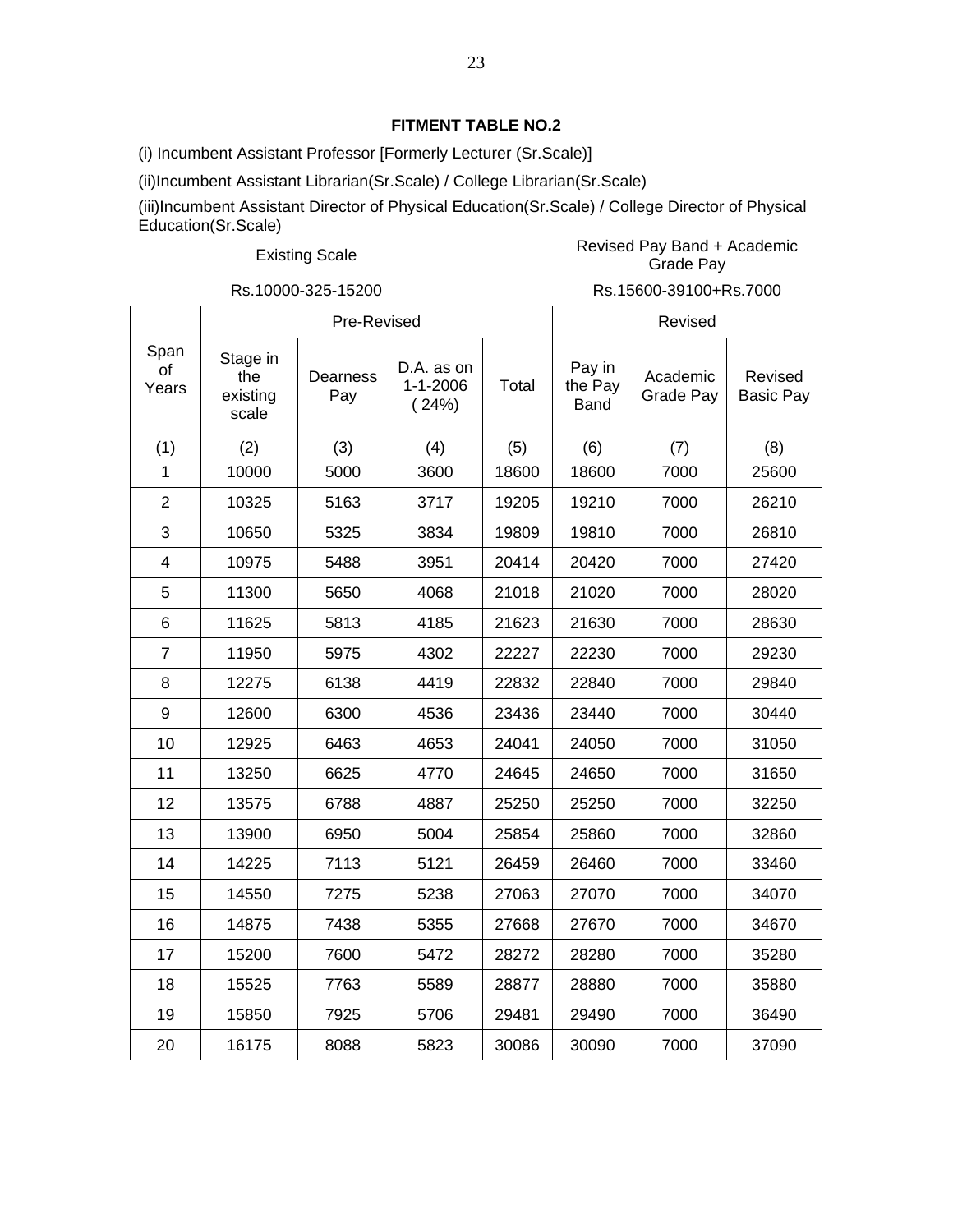(i) Incumbent Readers and Lecturers ( SG) with less than 3 years of Service (ii)Incumbent Deputy Librarian/Assistant Librarian(SG) / College Librarian ( SG) with less than 3 years of Service.

(iii)Incumbent Deputy Director of Physical Education (SG) /Assistant Director of Physical Education (SG)/ College Director of Physical Education (SG) with less than three years of Service.

#### Existing Scale **Revised Pay Band + Academic**<br>Crade Day Grade Pay

 $\overline{1}$ 

Rs.12000-420-18300 Rs.15600-39100+Rs.8000

|                     |                                      | Pre-Revised     |                                       |       |                                  | Revised                  |                             |
|---------------------|--------------------------------------|-----------------|---------------------------------------|-------|----------------------------------|--------------------------|-----------------------------|
| Span<br>of<br>Years | Stage in<br>the<br>existing<br>scale | Dearness<br>Pay | D.A. as on<br>$1 - 1 - 2006$<br>(24%) | Total | Pay in<br>the Pay<br><b>Band</b> | Academic<br>Grade<br>Pay | Revised<br><b>Basic Pay</b> |
| (1)                 | (2)                                  | (3)             | (4)                                   | (5)   | (6)                              | (7)                      | (8)                         |
| 1                   | 12000                                | 6000            | 4320                                  | 22320 | 22320                            | 8000                     | 30320                       |
| $\overline{2}$      | 12420                                | 6210            | 4471                                  | 23101 | 23110                            | 8000                     | 31110                       |
| 3                   | 12840                                | 6420            | 4622                                  | 23882 | 23890                            | 8000                     | 31890                       |
| 4                   | 13260                                | 6630            | 4774                                  | 24664 | 24670                            | 8000                     | 32670                       |
| 5                   | 13680                                | 6840            | 4925                                  | 25445 | 25450                            | 8000                     | 33450                       |
| 6                   | 14100                                | 7050            | 5076                                  | 26226 | 26230                            | 8000                     | 34230                       |
| $\overline{7}$      | 14520                                | 7260            | 5227                                  | 27007 | 27010                            | 8000                     | 35010                       |
| 8                   | 14940                                | 7470            | 5378                                  | 27788 | 27790                            | 8000                     | 35790                       |
| 9                   | 15360                                | 7680            | 5530                                  | 28570 | 28570                            | 8000                     | 36570                       |
| 10                  | 15780                                | 7890            | 5681                                  | 29351 | 29360                            | 8000                     | 37360                       |
| 11                  | 16200                                | 8100            | 5832                                  | 30132 | 30140                            | 8000                     | 38140                       |
| 12                  | 16620                                | 8310            | 5983                                  | 30913 | 30920                            | 8000                     | 38920                       |
| 13                  | 17040                                | 8520            | 6134                                  | 31694 | 31700                            | 8000                     | 39700                       |
| 14                  | 17460                                | 8730            | 6286                                  | 32476 | 32480                            | 8000                     | 40480                       |
| 15                  | 17880                                | 8940            | 6437                                  | 33257 | 33260                            | 8000                     | 41260                       |
| 16                  | 18300                                | 9150            | 6588                                  | 34038 | 34040                            | 8000                     | 42040                       |
| 17                  | 18720                                | 9360            | 6739                                  | 34819 | 34820                            | 8000                     | 42820                       |
| 18                  | 19140                                | 9570            | 6890                                  | 35600 | 35610                            | 8000                     | 43610                       |
| 19                  | 19560                                | 9780            | 7042                                  | 36382 | 36390                            | 8000                     | 44390                       |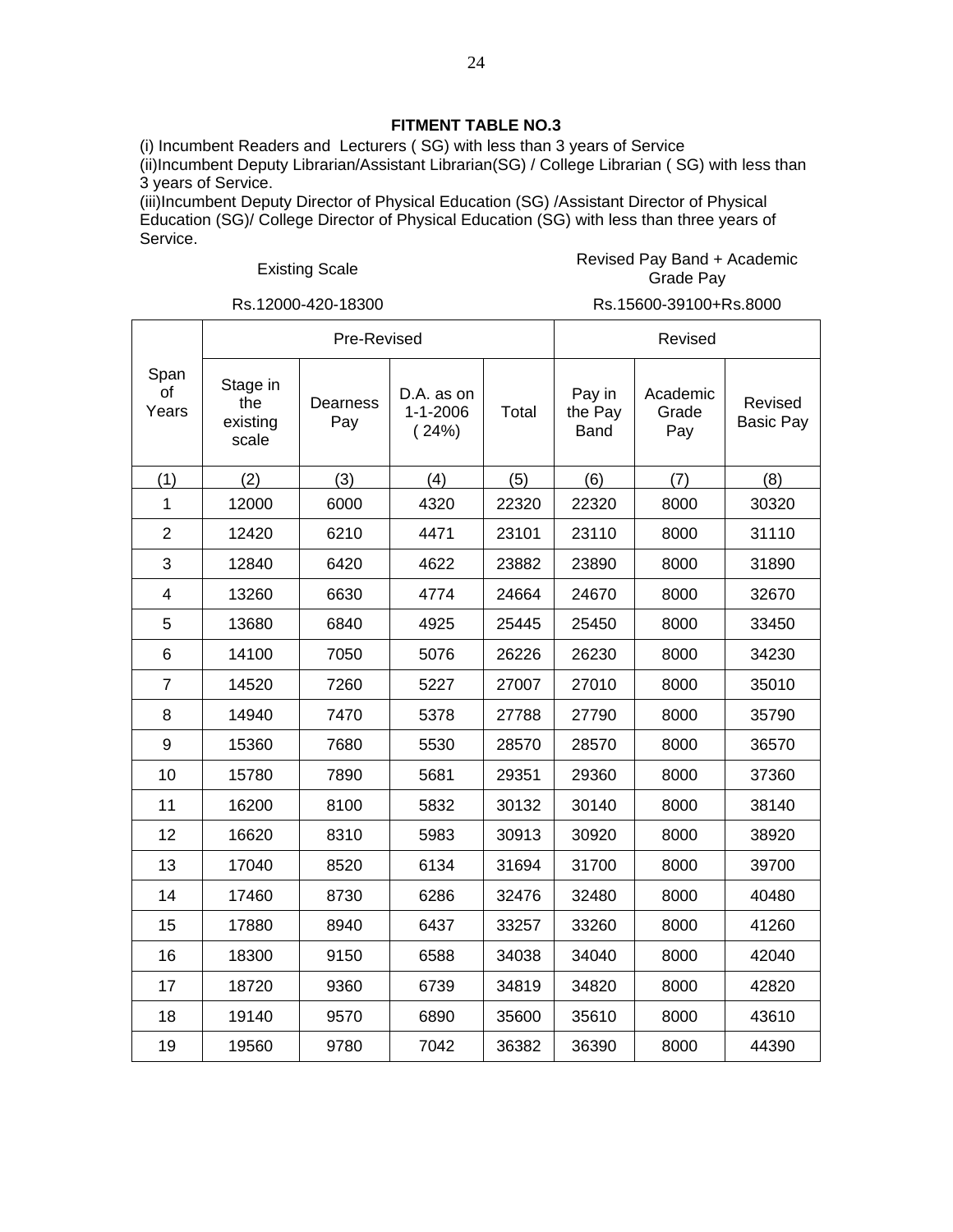(i) Incumbent Readers and Lecturers ( SG) with 3 years of Service

(ii)Incumbent Deputy Librarian/Assistant Librarian(SG) / College Librarian ( SG) with 3 years of Service.

(iii)Incumbent Deputy Director of Physical Education (SG) / Assistant Director of Physical Education (SG)/ College Director of Physical Education (SG) with 3 years of Service.

#### Existing Scale **Revised Pay Band + Academic**<br>Crade Bay Grade Pay

Rs.12000-420-18300 Rs.37400-67000+Rs.9000

|                     |                                      | Pre-Revised     |                                       | Revised |                                  |                          |                             |
|---------------------|--------------------------------------|-----------------|---------------------------------------|---------|----------------------------------|--------------------------|-----------------------------|
| Span<br>of<br>Years | Stage in<br>the<br>existing<br>scale | Dearness<br>Pay | D.A. as on<br>$1 - 1 - 2006$<br>(24%) | Total   | Pay in<br>the Pay<br><b>Band</b> | Academic<br>Grade<br>Pay | Revised<br><b>Basic Pay</b> |
| (1)                 | (2)                                  | (3)             | (4)                                   | (5)     | (6)                              | (7)                      | (8)                         |
| 1                   | 13260                                | 6630            | 4774                                  | 24664   | 37400                            | 9000                     | 46400                       |
| 2                   | 13680                                | 6840            | 4925                                  | 25445   | 37400                            | 9000                     | 46400                       |
| 3                   | 14100                                | 7050            | 5076                                  | 26226   | 37400                            | 9000                     | 46400                       |
| $\overline{4}$      | 14520                                | 7260            | 5227                                  | 27007   | 37400                            | 9000                     | 46400                       |
| 5                   | 14940                                | 7470            | 5378                                  | 27788   | 38530                            | 9000                     | 47530                       |
| 6                   | 15360                                | 7680            | 5530                                  | 28570   | 38530                            | 9000                     | 47530                       |
| $\overline{7}$      | 15780                                | 7890            | 5681                                  | 29351   | 39690                            | 9000                     | 48690                       |
| 8                   | 16200                                | 8100            | 5832                                  | 30132   | 39690                            | 9000                     | 48690                       |
| 9                   | 16620                                | 8310            | 5983                                  | 30913   | 40890                            | 9000                     | 49890                       |
| 10                  | 17040                                | 8520            | 6134                                  | 31694   | 40890                            | 9000                     | 49890                       |
| 11                  | 17460                                | 8730            | 6286                                  | 32476   | 42120                            | 9000                     | 51120                       |
| 12                  | 17880                                | 8940            | 6437                                  | 33257   | 42120                            | 9000                     | 51120                       |
| 13                  | 18300                                | 9150            | 6588                                  | 34038   | 43390                            | 9000                     | 52390                       |
| 14                  | 18720                                | 9360            | 6739                                  | 34819   | 43390                            | 9000                     | 52390                       |
| 15                  | 19140                                | 9570            | 6890                                  | 35600   | 44700                            | 9000                     | 53700                       |
| 16                  | 19560                                | 9780            | 7042                                  | 36382   | 44700                            | 9000                     | 53700                       |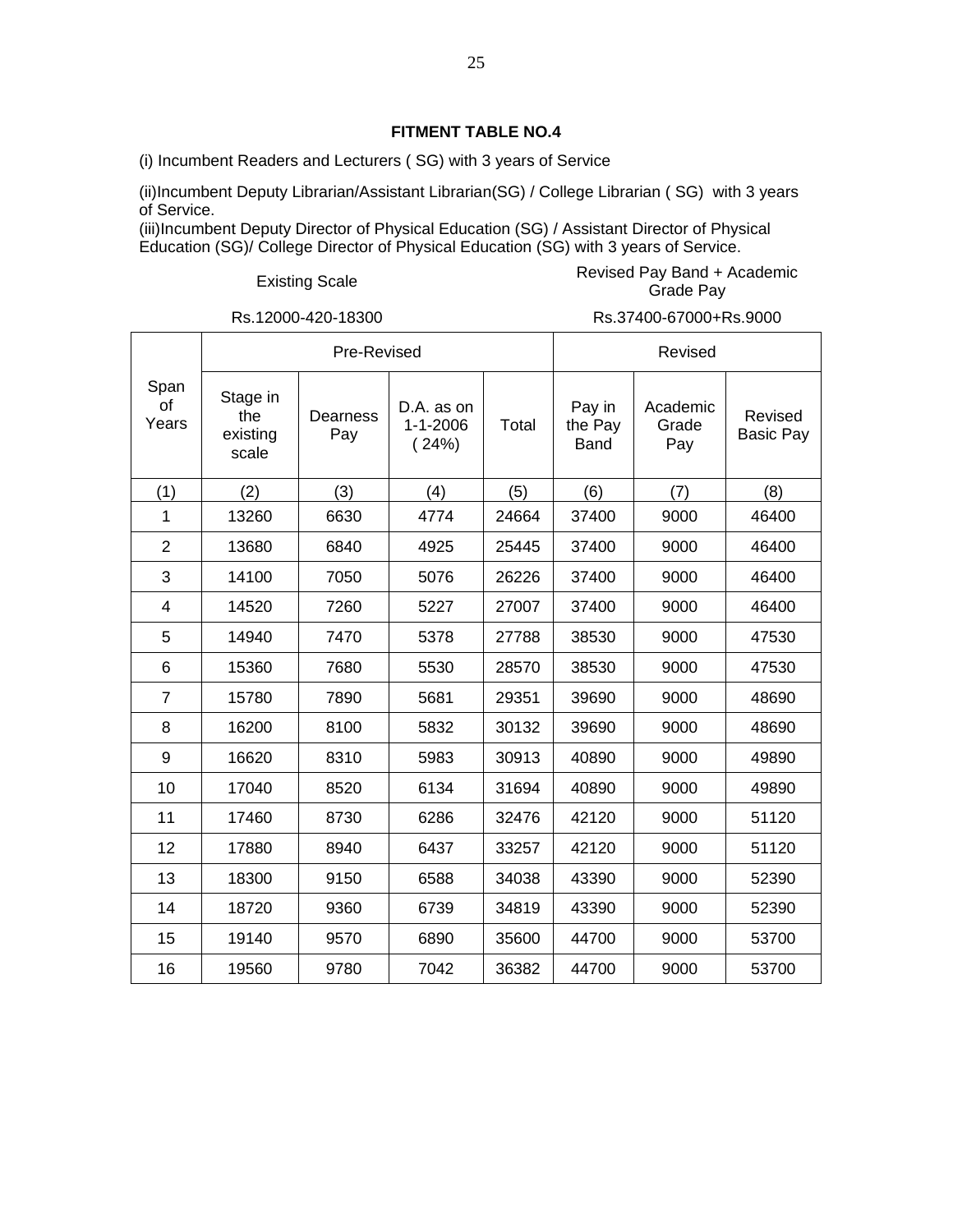- (i) Incumbent Professor in Colleges and Universities
- (ii)Incumbent Principals in Engineering Colleges
- (iii)Incumbent Librarian ( University )
- (iv) Incumbent Director of Physical Education (University )
- (v) Registrar in Technical Universities

## Existing Scale Revised Pay Band + Academic<br>
Crade Pay Grade Pay

 $\overline{\phantom{a}}$ 

Г

Τ

# Rs.16400-450-20900-500-22400 Rs.37400-67000+Rs.10000

|                     |                                      | Pre-Revised            |                                          |       |                                  | Revised                  |                             |
|---------------------|--------------------------------------|------------------------|------------------------------------------|-------|----------------------------------|--------------------------|-----------------------------|
| Span<br>of<br>Years | Stage in<br>the<br>existing<br>scale | <b>Dearness</b><br>Pay | D.A. as<br>on<br>$1 - 1 - 2006$<br>(24%) | Total | Pay in<br>the Pay<br><b>Band</b> | Academic<br>Grade<br>Pay | Revised<br><b>Basic Pay</b> |
| (1)                 | (2)                                  | (3)                    | (4)                                      | (5)   | (6)                              | (7)                      | (8)                         |
| 1                   | 16400                                | 8200                   | 5904                                     | 30504 | 40890                            | 10000                    | 50890                       |
| $\overline{2}$      | 16850                                | 8425                   | 6066                                     | 31341 | 40890                            | 10000                    | 50890                       |
| 3                   | 17300                                | 8650                   | 6228                                     | 32178 | 42120                            | 10000                    | 52120                       |
| $\overline{4}$      | 17750                                | 8875                   | 6390                                     | 33015 | 42120                            | 10000                    | 52120                       |
| 5                   | 18200                                | 9100                   | 6552                                     | 33852 | 43390                            | 10000                    | 53390                       |
| 6                   | 18650                                | 9325                   | 6714                                     | 34689 | 43390                            | 10000                    | 53390                       |
| $\overline{7}$      | 19100                                | 9550                   | 6876                                     | 35526 | 44700                            | 10000                    | 54700                       |
| 8                   | 19550                                | 9775                   | 7038                                     | 36363 | 44700                            | 10000                    | 54700                       |
| 9                   | 20000                                | 10000                  | 7200                                     | 37200 | 46050                            | 10000                    | 56050                       |
| 10                  | 20450                                | 10225                  | 7362                                     | 38037 | 46050                            | 10000                    | 56050                       |
| 11                  | 20900                                | 10450                  | 7524                                     | 38874 | 47440                            | 10000                    | 57440                       |
| 12                  | 21400                                | 10700                  | 7704                                     | 39804 | 47440                            | 10000                    | 57440                       |
| 13                  | 21900                                | 10950                  | 7884                                     | 40734 | 48870                            | 10000                    | 58870                       |
| 14                  | 22400                                | 11200                  | 8064                                     | 41664 | 48870                            | 10000                    | 58870                       |
| 15                  | 22900                                | 11450                  | 8244                                     | 42594 | 50340                            | 10000                    | 60340                       |
| 16                  | 23400                                | 11700                  | 8424                                     | 43524 | 50340                            | 10000                    | 60340                       |
| 17                  | 23900                                | 11950                  | 8604                                     | 44454 | 51860                            | 10000                    | 61860                       |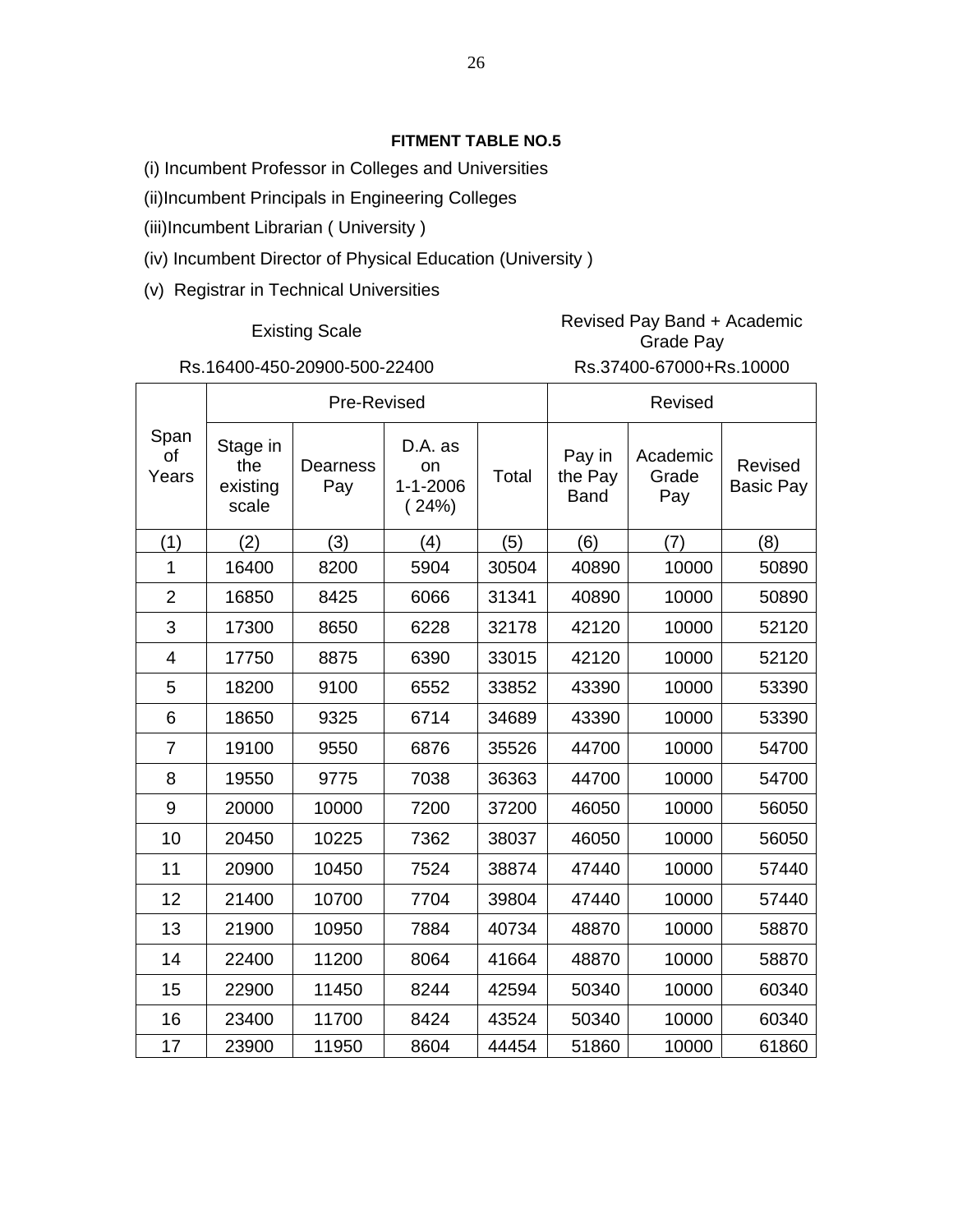### **APPENDIX – IV**

#### **STATEMENT OF FIXATION OF PAY OF IN THE REVISED ALL INDIA COUNCIL FOR TECHNICAL EDUCATION SCALE OF PAY.**

|    | Department |                                                                                                                                   | t                                |                                           |
|----|------------|-----------------------------------------------------------------------------------------------------------------------------------|----------------------------------|-------------------------------------------|
|    |            | Institution / Office                                                                                                              | ł,                               |                                           |
|    |            |                                                                                                                                   |                                  |                                           |
|    |            | Name of the Government Servant                                                                                                    | t                                |                                           |
|    |            |                                                                                                                                   |                                  |                                           |
|    |            |                                                                                                                                   |                                  |                                           |
|    | Date of :- |                                                                                                                                   |                                  |                                           |
|    |            | (a) Exercising Option                                                                                                             | ł,                               |                                           |
|    |            | (b) Receipt of option by Head of Office                                                                                           |                                  |                                           |
|    |            | Whether option has been attached to the<br>Service Book                                                                           | ł.                               |                                           |
|    |            | Date opted to come over to the revised scale                                                                                      |                                  |                                           |
|    |            |                                                                                                                                   |                                  |                                           |
|    |            |                                                                                                                                   |                                  | Substantive<br>Officiating (or) temporary |
| 1. |            | Name of the post                                                                                                                  | t                                |                                           |
|    |            |                                                                                                                                   |                                  |                                           |
| 2. |            | Existing scale of pay                                                                                                             | t,                               |                                           |
|    |            |                                                                                                                                   |                                  |                                           |
| 3. |            | Present emoluments on the 1 <sup>st</sup><br>January<br>2006 or on the date of the employee joining<br>the service after 1-1-2006 | ÷.                               |                                           |
|    | (i)        | Pay                                                                                                                               | t                                |                                           |
|    |            |                                                                                                                                   |                                  |                                           |
|    | (ii)       | Personal Pay (if any)                                                                                                             | $\blacksquare$<br>$\blacksquare$ |                                           |
|    | (iii)      | Dearness Pay                                                                                                                      | $\blacksquare$                   |                                           |
|    |            |                                                                                                                                   |                                  |                                           |
|    | (iv)       | Dearness Allowance as on 1-1-2006<br>on Pay + Dearness Pay + Personal<br>pay (if any).                                            | ÷                                |                                           |
|    |            | <b>Total emoluments</b>                                                                                                           | ÷                                |                                           |
|    |            |                                                                                                                                   |                                  |                                           |
| 4. |            | Revised Scale of Pay with Pay Band and<br>Grade Pay                                                                               | ÷.                               |                                           |
| 5. | (i)        | Pay in the revised scale of pay shall be<br>determined by multiplying the existing<br>basic pay as per 3(i) above by a factor     | ÷.                               |                                           |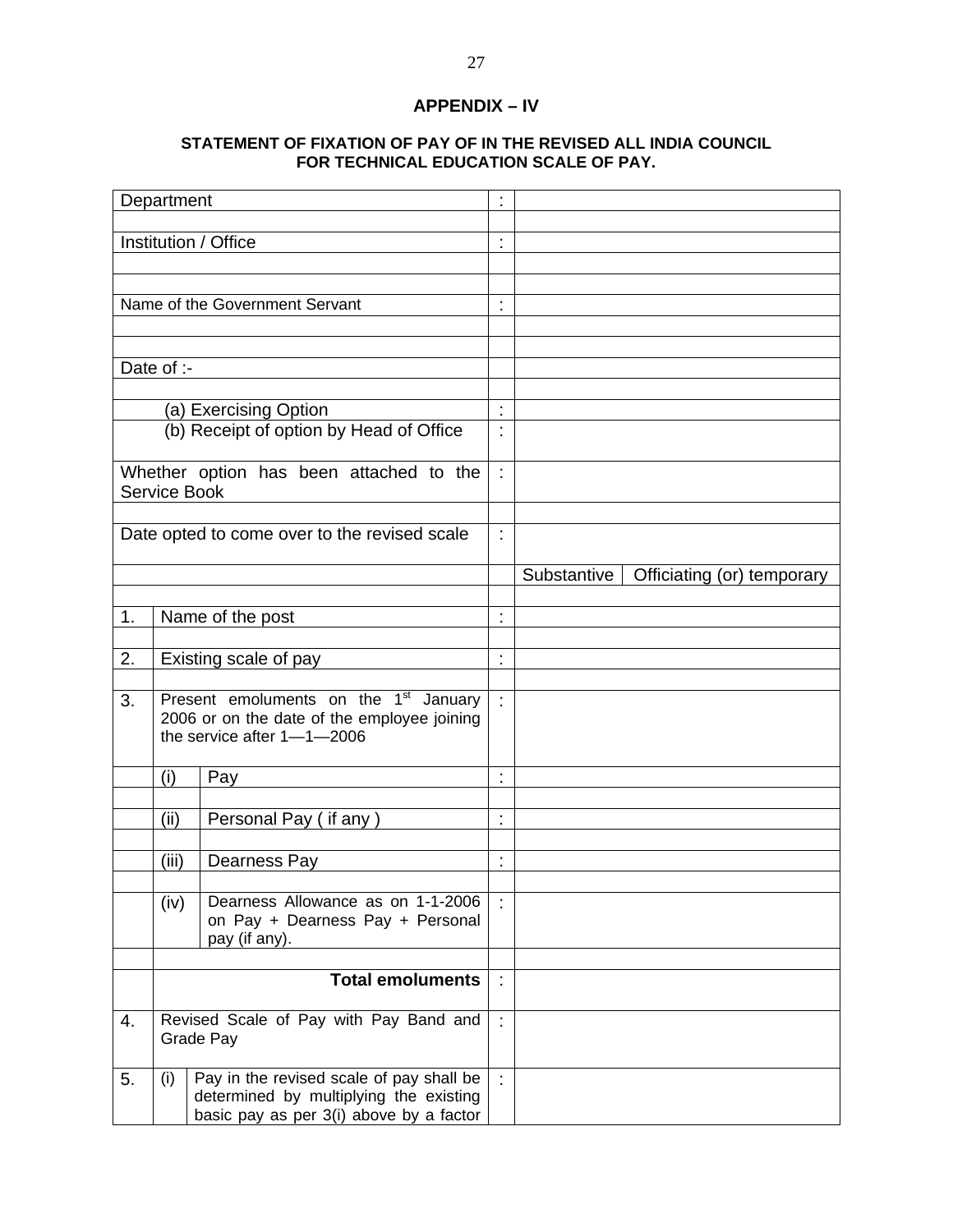|     | of 1.86 and rounding off the resultant<br>figure to the next multiple of 10 as<br>indicated in the Fitment Table.                                                             |  |
|-----|-------------------------------------------------------------------------------------------------------------------------------------------------------------------------------|--|
|     |                                                                                                                                                                               |  |
|     | Fitment Table No.<br>(ii)                                                                                                                                                     |  |
|     |                                                                                                                                                                               |  |
| 6.  | If the employee is officiating in a post and<br>his revised pay in the substantive post would<br>be more than that in the Officiating post,<br>revised pay fixed as per rule. |  |
|     |                                                                                                                                                                               |  |
| 7.  | Is this a case in which the revised pay<br>cannot be fixed with reference to the Fitment<br>Table?. If so why?                                                                |  |
|     |                                                                                                                                                                               |  |
| 8.  | If the answer to the question at Serial No.7<br>is 'yes' the method of fixing the revised pay<br>following the illustrations to the Rules may<br>be indicated in detail.      |  |
|     |                                                                                                                                                                               |  |
| 9.  | Date of next increment in the revised scale                                                                                                                                   |  |
|     |                                                                                                                                                                               |  |
| 10. | Quantum of Special Pay, if any, attached to<br>the post.                                                                                                                      |  |

**Head of Office/ Accountant General / Pay and Accounts Officer.**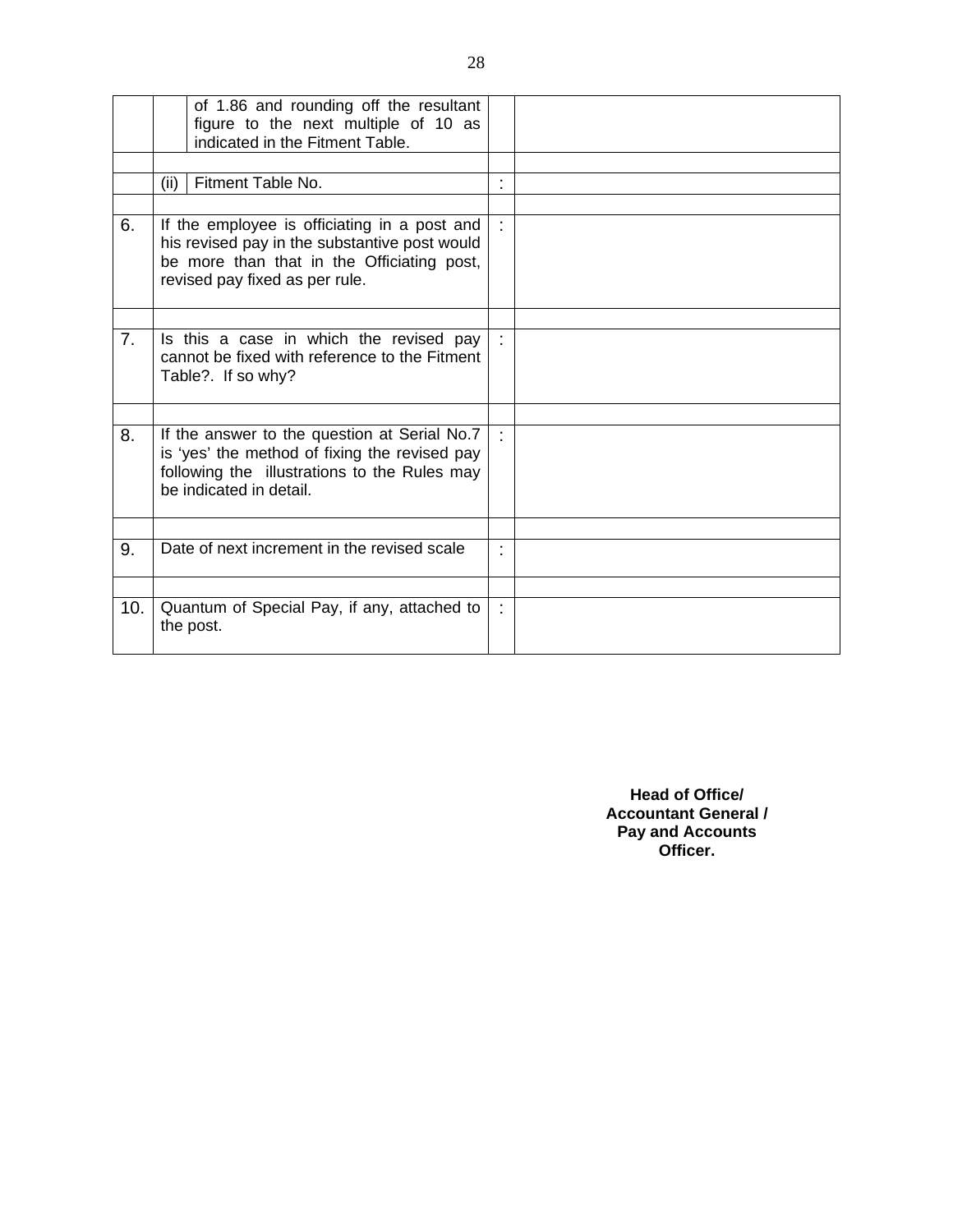### APPENDIX V

### **FACULTY NORMS**

| Programme                   | Cadre                  | Qualifications                                                                                                                                                                                                                                                                                                                        | Experience |
|-----------------------------|------------------------|---------------------------------------------------------------------------------------------------------------------------------------------------------------------------------------------------------------------------------------------------------------------------------------------------------------------------------------|------------|
| Engineering /<br>Technology | Assistant<br>Professor | BE/B.Tech and<br>ME/M.Tech in relevant<br>branch with first class<br>or equivalent either in<br>BE/BTech or<br>ME/M.Tech                                                                                                                                                                                                              |            |
| <b>MCA</b>                  | Assistant<br>Professor | BE/B. Tech and<br>ME/M. Tech in<br>relevant branch with<br>first class or<br>equivalent either in<br>BE/B. Tech or ME/<br>M.Tech<br><b>OR</b><br>BE/B. Tech and MCA<br>with first class or<br>equivalent in either<br>BE/ BTech or MCA<br><b>OR</b><br>MCA with first class or<br>equivalent with two<br>years relevant<br>experience |            |
| Management                  | Assistant<br>Professor | <b>First Class or</b><br>equivalent in Masters<br>Degree in Business<br>Administration or<br>equivalent<br>and<br>2 years relevant<br>experience is<br>desirable                                                                                                                                                                      |            |
| Pharmacy                    | Assistant<br>Professor | Bachelors and<br>Masters degree in<br>Pharmacy with first<br>class or equivalent<br>either in Bachelors or<br><b>Masters Degree</b>                                                                                                                                                                                                   |            |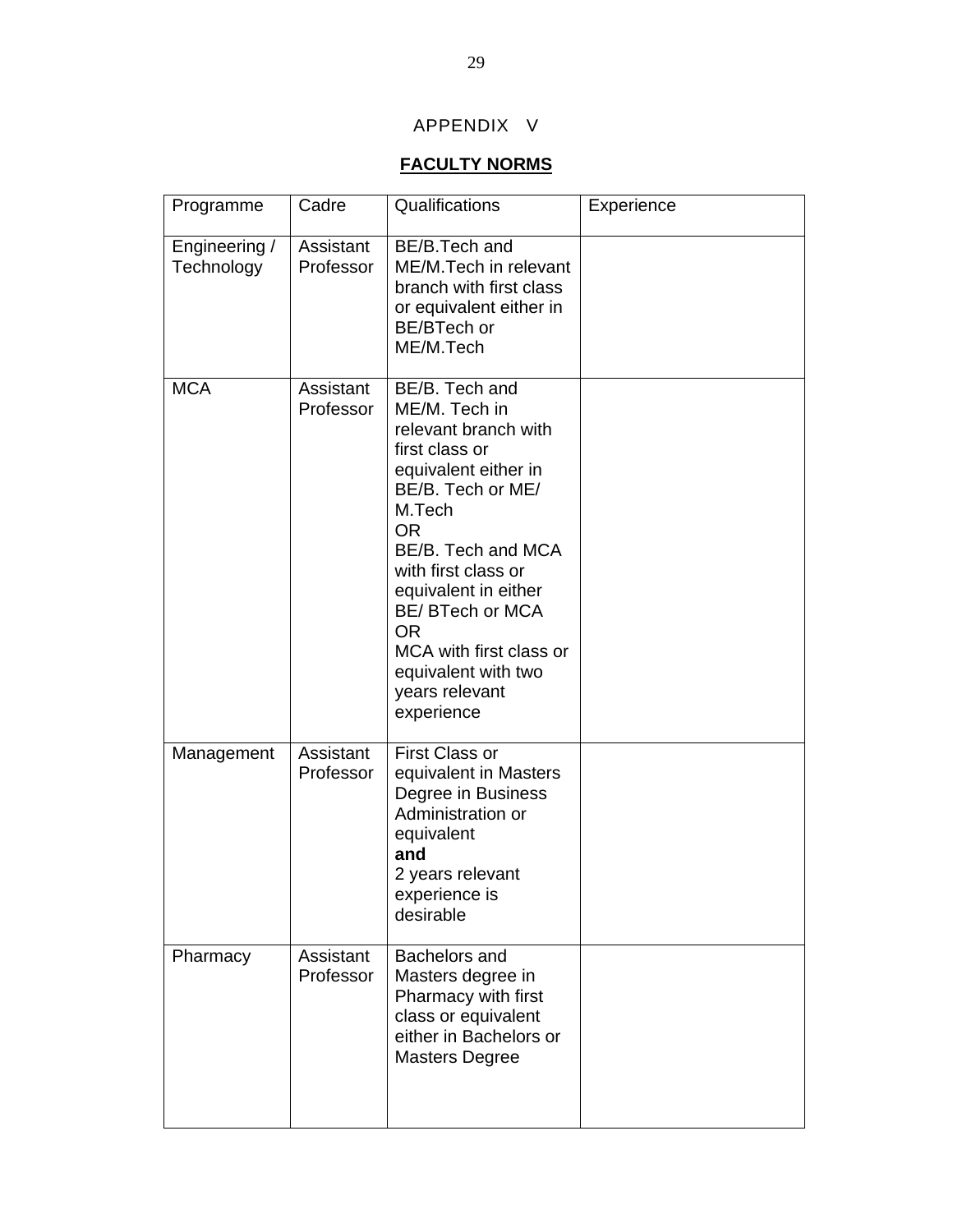| <b>HMCT</b>      | Assistant<br>Professor | <b>First Class at</b><br>Bachelors (3 year<br>degree or Diploma<br>after $10 + 2$ in HMCT)<br>or equivalent and<br>Masters degree in<br><b>Hotel Management</b><br>and Catering<br><b>Technology with First</b><br>Class or equivalent<br>either in Bachelors or<br>Masters Degree or 8<br>years relevant<br>experience<br><b>OR</b> |  |
|------------------|------------------------|--------------------------------------------------------------------------------------------------------------------------------------------------------------------------------------------------------------------------------------------------------------------------------------------------------------------------------------|--|
|                  |                        | First class at<br>Bachelors 4 year<br>degree or equivalent<br>and Masters Degree in<br><b>Hotel Management</b><br>and Catering<br><b>Technology with First</b><br>Class or equivalent<br>either in Bachelors or<br>Masters Degree or 7<br>years relevant<br>experience                                                               |  |
| Architecture     | Assistant<br>Professor | Bachelors and<br>Masters Degree in<br><b>Architecture with First</b><br>Class or equivalent<br>either in Bachelors or<br><b>Masters Degree</b>                                                                                                                                                                                       |  |
| Town<br>Planning | Assistant<br>Professor | Bachelors and<br>Masters Degree in<br>Town Planning with<br><b>First Class or</b><br>equivalent either in<br><b>Bachelors or Masters</b><br>Degree.                                                                                                                                                                                  |  |
| Fine Art         | Assistant<br>Professor | Bachelors and<br>Masters Degree in<br>appropriate branch of<br>Fine Art (Applied Art,<br>Painting, and<br>Sculpture) or                                                                                                                                                                                                              |  |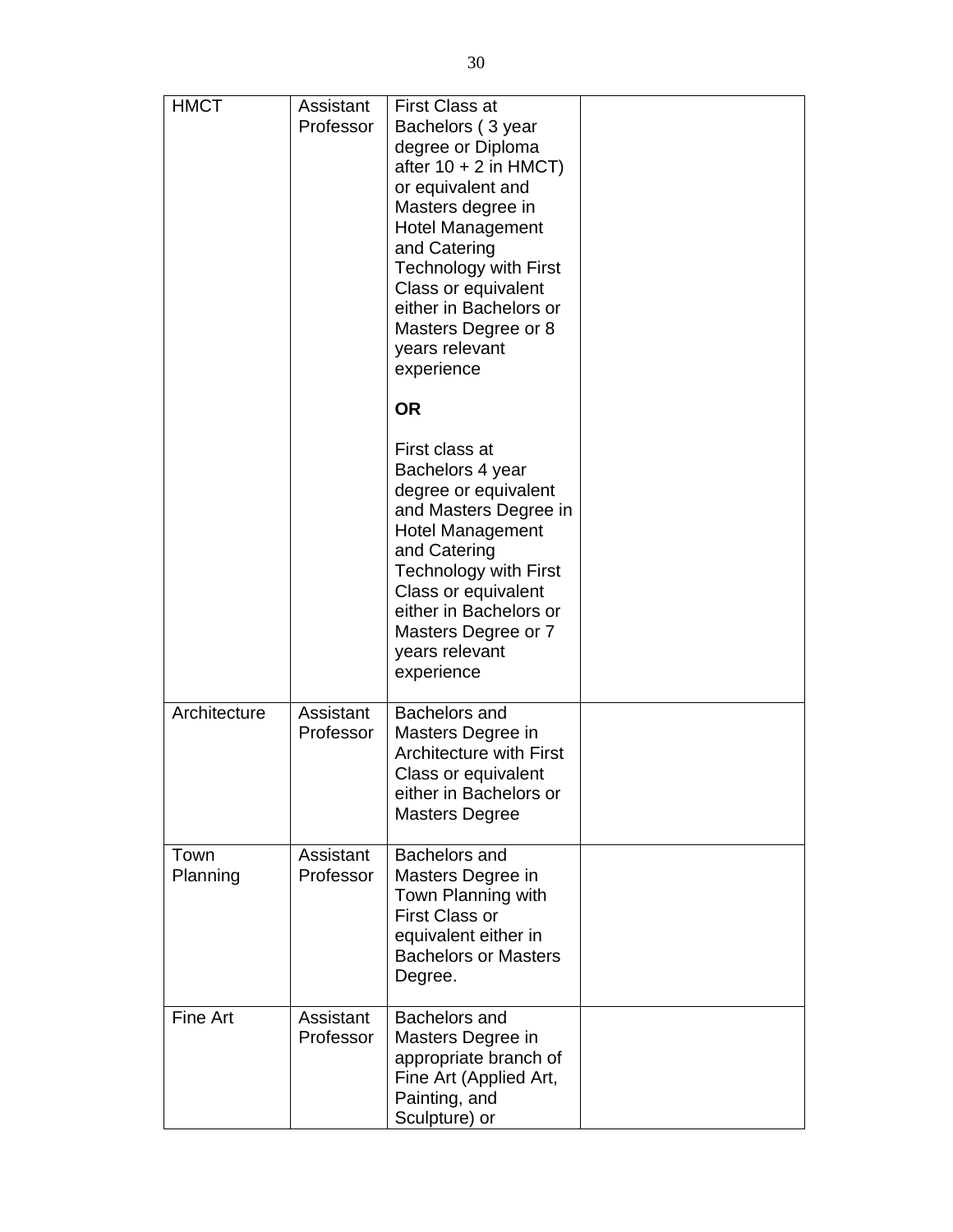|                        | equivalent with First<br>Class or equivalent<br>either in Bachelors or<br>Masters Degree.                                                                                                                                        |                                                                                                                                                                                                                                                                                                                                                                                                                                                                                                                                                                                                                                                                                                                                                                                                    |
|------------------------|----------------------------------------------------------------------------------------------------------------------------------------------------------------------------------------------------------------------------------|----------------------------------------------------------------------------------------------------------------------------------------------------------------------------------------------------------------------------------------------------------------------------------------------------------------------------------------------------------------------------------------------------------------------------------------------------------------------------------------------------------------------------------------------------------------------------------------------------------------------------------------------------------------------------------------------------------------------------------------------------------------------------------------------------|
| Associate<br>Professor | Qualification as above<br>that is for the post of<br>Assistant Professor,<br>as applicable and PhD<br>or equivalent, in<br>appropriate discipline<br>Post PhD publications<br>and guiding PhD<br>student is highly<br>desirable. | Minimum of 5 years<br>experience in teaching /<br>research /industry of<br>which 2 years post PhD<br>experience is desirable.<br>In case of Architecture,<br>Professional Practice of 5<br>years as certified by the<br><b>Council of Architecture</b><br>shall also be considered<br>valid.                                                                                                                                                                                                                                                                                                                                                                                                                                                                                                       |
| Professor              | Qualifications as<br>above that is for the<br>post of Associate<br>Professor, applicable<br>Post PhD publications<br>and guiding PhD<br>students is highly<br>desirable                                                          | Minimum of 10 years<br>teaching / research/<br>industrial experience of<br>which at least 5 years<br>should be at the level of<br><b>Associate Professor</b><br><b>OR</b><br>Minimum of 13 years<br>experience in teaching<br>and / or Research and / or<br>Industry<br>In case of research<br>experience, good<br>academic record and<br>books / research paper<br>publications / IPR /<br>patents record shall be<br>required as deemed fit by<br>the expert members of the<br><b>Selection Committee</b><br>If the experience in<br>industry is considered, the<br>same shall be at<br>managerial level<br>equivalent to Associate<br>Professor with active<br>participation record in<br>devising / designing,<br>planning, executing,<br>analyzing, quality control,<br>innovating, training, |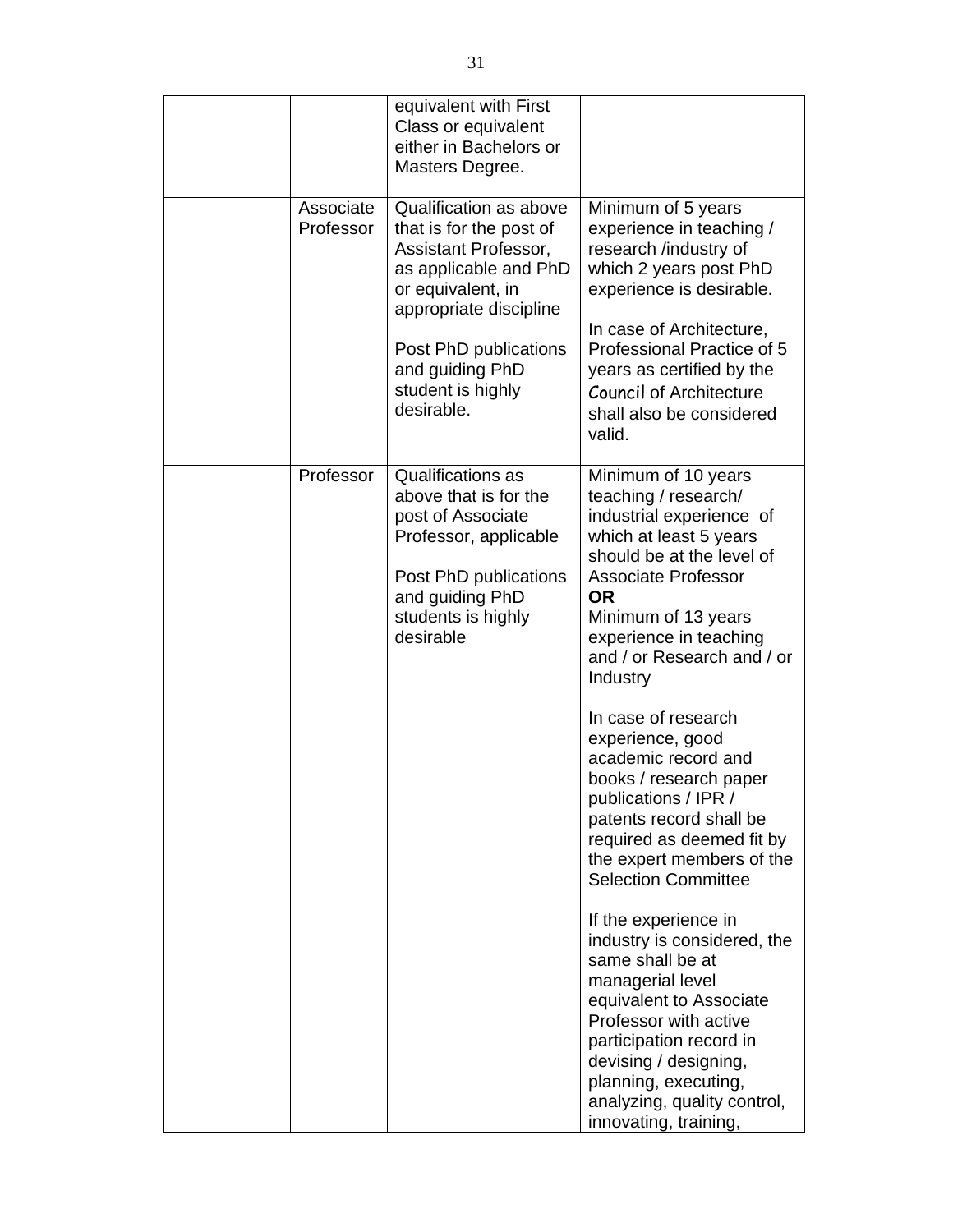|                                |                                                                                                                                                                          | technical books / research<br>paper publications/IPR /<br>patents etc as deemed fit<br>by the expert members of<br>the Selection Committee<br>In case of Architecture,<br>Professional Practice of<br>10 years as certified by<br>the Council of Architecture<br>shall also be considered<br>valid                                                                                                                                                                                                                                                                                                                                                                                                                                                                                                                                                        |
|--------------------------------|--------------------------------------------------------------------------------------------------------------------------------------------------------------------------|-----------------------------------------------------------------------------------------------------------------------------------------------------------------------------------------------------------------------------------------------------------------------------------------------------------------------------------------------------------------------------------------------------------------------------------------------------------------------------------------------------------------------------------------------------------------------------------------------------------------------------------------------------------------------------------------------------------------------------------------------------------------------------------------------------------------------------------------------------------|
| Principal /<br><b>Director</b> | <b>Qualifications as</b><br>above that is for the<br>post of Professor as<br>applicable<br>Post Ph D publications<br>and guiding Ph D<br>students is highly<br>desirable | Minimum of 10 years<br>experience in teaching /<br>Research / Industry out of<br>which at least 3 years<br>shall be at the level of<br>Professor<br><b>OR</b><br>Minimum of 13 years<br>experience in teaching<br>and / or Research and / or<br>Industry<br>In case of research<br>experience good<br>academic record and<br>books / research paper<br>publications / IPR /<br>patents record shall be<br>required as deemed fit by<br>the expert members of the<br><b>Selection Committee</b><br>If the experience in<br>industry is considered, the<br>same shall be at<br>managerial level<br>equivalent to Professor<br>level with active<br>participation record<br>devising / designing,<br>developing, planning,<br>executing, analyzing,<br>quality control, innovating,<br>training, technical books /<br>research paper<br>publications / IPR / |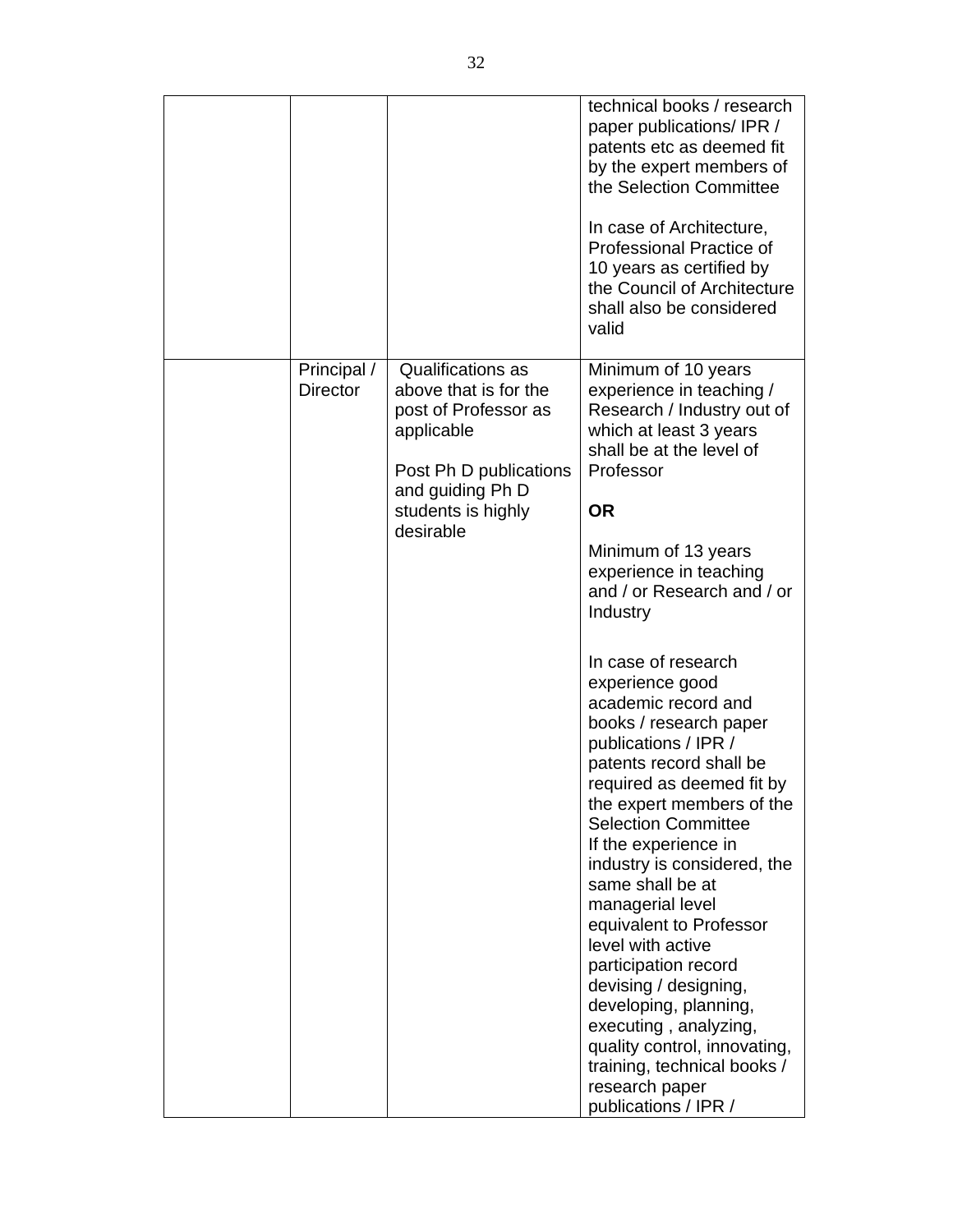|  | patents etc. as deemed fit<br>by the expert members of<br>the selection committee                                                                           |
|--|-------------------------------------------------------------------------------------------------------------------------------------------------------------|
|  | Flair for Management and<br>Leadership is essential                                                                                                         |
|  | In case of Architecture,<br><b>Professional Practice of</b><br>10 years as certified by<br>the Council of Architecture<br>shall also be considered<br>valid |

- 1. Equivalence for PhD is based on publication of 5 International Journal papers, each Journal having a cumulative impact index of not less than 2.0, with incumbent as the main author and all 5 publications being in the authors' area of specialization.
- 2. Ph.D shall be from a recognized University.
- 3. For an incumbent Assistant Professor, experience at the level of Assistant Professor will be considered equivalent to experience at the level of Associate Professor, provided the incumbent Assistant Professor has acquired or acquires Ph. D Degree in the relevant discipline.
- 4. Experience at Diploma Institutions is also considered equivalent to experience in degree level Institutions at appropriate level and as applicable. However, qualifications as above shall be mandatory.
- 5. If a class/ division is not awarded, minimum of 60% marks in aggregate shall be considered equivalent to first class/ division. If a Grade Point System is adopted the CGPA will be converted into equivalent marks as below.

| <b>Grade Point</b> | <b>Equivalent Percentage</b> |  |  |
|--------------------|------------------------------|--|--|
| 6.25               | 55%                          |  |  |
| 6.75               | 60%                          |  |  |
| 7.25               | 65%                          |  |  |
| 7.75               | 70%                          |  |  |
| 8.25               | 75%                          |  |  |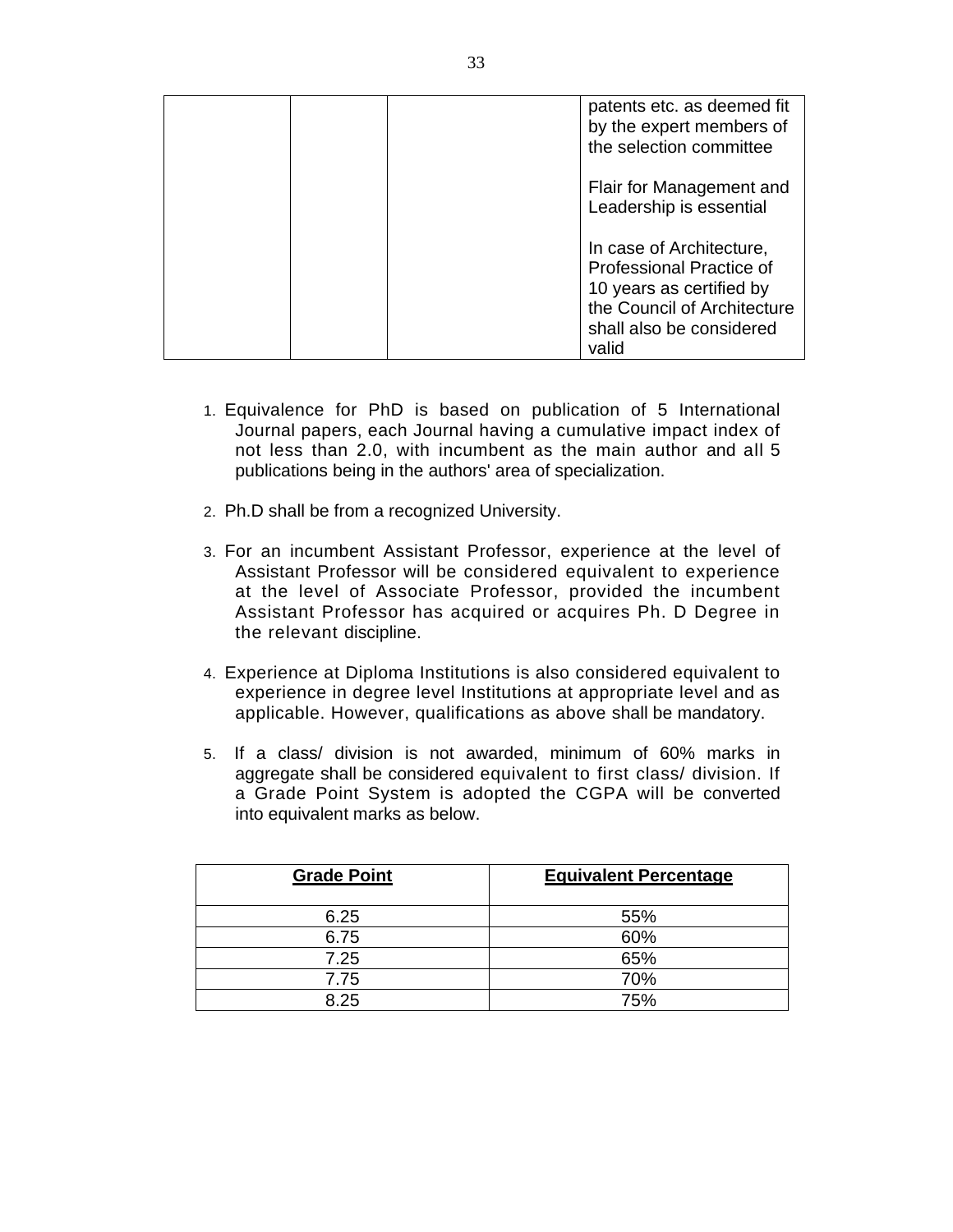#### **APPENDIX –VI**

An Assistant Professor is drawing a basic pay of Rs.8,000/- as on 1.3.2006 in the existing scale of pay of Rs.8000--275-13500. The revised scale of pay is Rs.15600--39100 plus Academic Grade pay of Rs.6,000/-. His pay in the revised scale shall be fixed at Rs.21,600/- with effect from 1.3.2006. The subsequent increments on 1.7.2006 raised his pay to Rs.22,250/- and to Rs.22,920/- on 1.7.2007 His arrears from 1-3-2006 to 31.3.2010 has been regulated taking into account that pay revision has been given notional effect from 1.3.2006 with monetary benefit from 1.1.2007.

| Pay                                         |              | <b>Due</b> | <b>Drawn</b> | <b>Difference</b> | <b>Arrears</b> |
|---------------------------------------------|--------------|------------|--------------|-------------------|----------------|
|                                             |              | Rs.        | Rs.          | Rs.               | Rs.            |
| From 1-3-2006 to 30-6-2006                  |              |            |              |                   |                |
| Pay as on 1-3-2006                          |              | 21600      | 8000         |                   |                |
| Dearness Pay                                |              |            | 4000         |                   |                |
| Dearness Allowance @24%                     |              |            | 2880         |                   |                |
|                                             | Total        | 21600      | 14880        | 6720              | (Notional)     |
| From 1-7-2006 to 31-12-2006                 |              |            |              |                   |                |
| Pay as on 1-7-2006                          |              |            |              |                   |                |
| (21600+ i/c @3%) (648 rounded to 650)       |              | 22250      | 8275         |                   |                |
| Dearness Pay                                |              |            | 4138         |                   |                |
| Dearness Allowance @29%                     |              |            | 3600         |                   |                |
| Dearness Allowance @2%                      |              | 445        |              |                   |                |
|                                             | <b>Total</b> | 22695      | 16013        | 6682              | (Notional)     |
| From 1-1-2007 to 30-6-2007                  |              |            |              |                   |                |
| Pay as on 1-1-2007                          |              | 22250      | 8275         |                   |                |
| Dearness Pay                                |              |            | 4138         |                   |                |
| Dearness Allowance @35%                     |              |            | 4345         |                   |                |
| Dearness Allowance @6%                      |              | 1335       |              |                   |                |
|                                             | Total        | 23585      | 16758        | 6827              | 40962          |
| From 1-7-2007 to 31-12-2007                 |              |            |              |                   |                |
| Pay as on 1-7-2007                          |              |            |              |                   |                |
| $(22250 + i/c \ @3\%)$ (668 rounded to 670) |              | 22920      | 8550         |                   |                |
| Dearness Pay                                |              |            | 4275         |                   |                |
| Dearness Allowance @41%                     |              |            | 5258         |                   |                |
| Dearness Allowance @9%                      |              | 2063       |              |                   |                |
|                                             | <b>Total</b> | 24983      | 18083        | 6900              | 41400          |
| From 1-1-2008 to 30-6-2008                  |              |            |              |                   |                |
| Pay as on 1-1-2008                          |              | 22920      | 8550         |                   |                |
| Dearness Pay                                |              |            | 4275         |                   |                |
| Dearness Allowance @47%                     |              |            | 6028         |                   |                |
| Dearness Allowance @12%                     |              | 2750       |              |                   |                |
|                                             | Total        | 25670      | 18853        | 6817              | 40902          |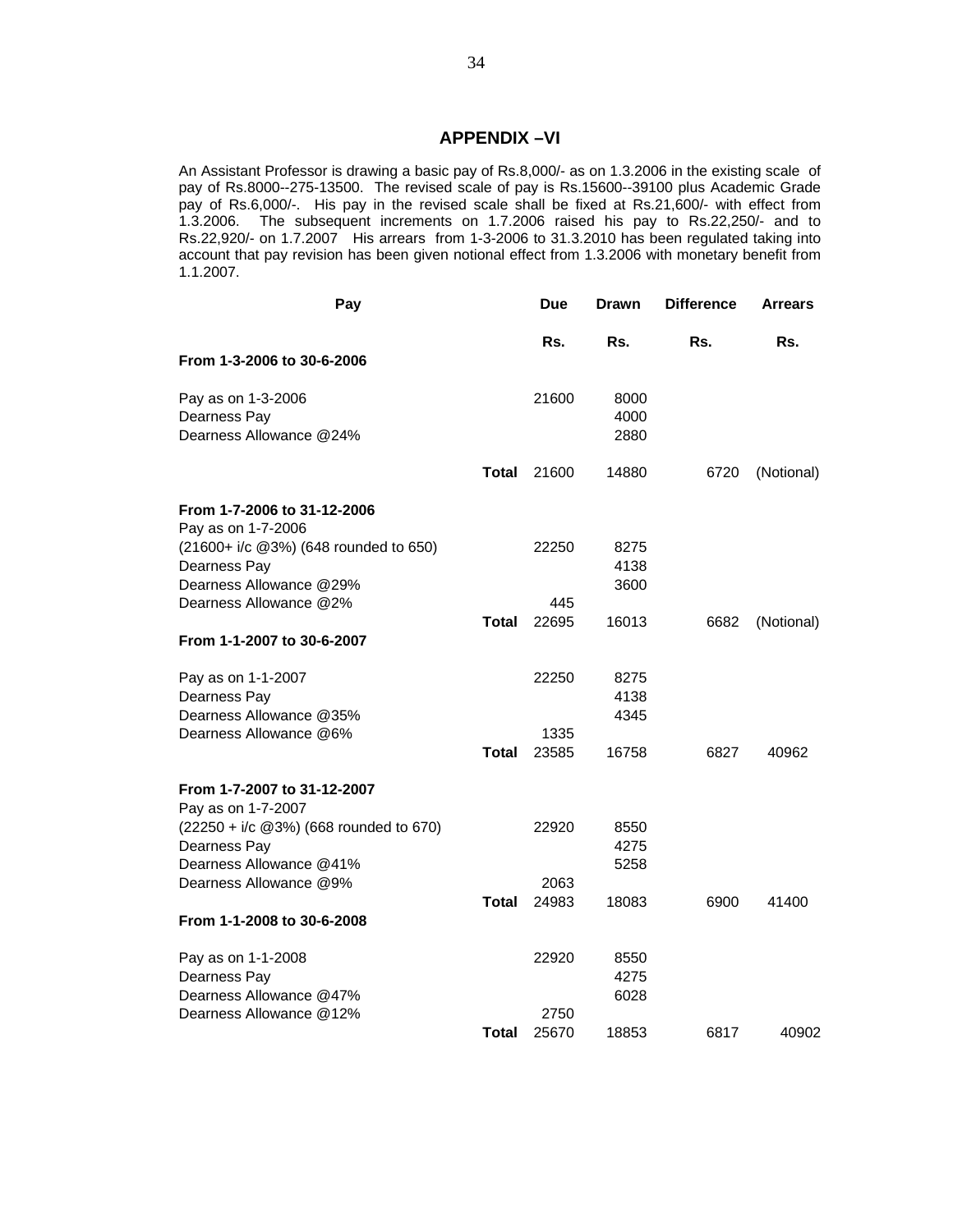#### **From 1-7-2008 to 31-12-2008**

| Pay as on 1-7-2008<br>$(22920 + i/c \ @3\%)$ (688 rounded to 690)<br>Dearness Pay<br>Dearness Allowance @54%                                                                       |                                                  | 23610                                 | 8825<br>4413<br>7149                          |      |       |
|------------------------------------------------------------------------------------------------------------------------------------------------------------------------------------|--------------------------------------------------|---------------------------------------|-----------------------------------------------|------|-------|
| Dearness Allowance @16%                                                                                                                                                            | Total                                            | 3778<br>27388                         | 20387                                         | 7001 | 42006 |
| From 01-01-2009 to 31-05-2009                                                                                                                                                      |                                                  |                                       |                                               |      |       |
| Pay as on 1-1-2009<br>Dearness Pay<br>Dearness Allowance @64%<br>Dearness Allowance @22%                                                                                           |                                                  | 23610<br>5194                         | 8825<br>4413<br>8472                          |      |       |
|                                                                                                                                                                                    | <b>Total</b>                                     | 28804                                 | 21710                                         | 7094 | 35470 |
| From 01-06-2009 to 30-06-2009                                                                                                                                                      |                                                  |                                       |                                               |      |       |
| Pay as on 1-6-2009<br>Dearness Pay<br>Dearness Allowance @64%<br>Dearness Allowance @22%<br>HRA (Chennai City)                                                                     |                                                  | 23610<br>5194<br>3200                 | 8825<br>4413<br>8472<br>1600                  |      |       |
| CCA(Chennai City)                                                                                                                                                                  | Total                                            | 600<br>32604                          | 300<br>23610                                  | 8994 | 8994  |
| From 1-7-2009 to 31-12-2009                                                                                                                                                        |                                                  |                                       |                                               |      |       |
| Pay as on 1-7-2009<br>$(23610 + i/c \ @3\%)$ (708 rounded to 710)<br>Dearness Pay<br>Dearness Allowance @73%<br>Dearness Allowance @27%<br>HRA (Chennai City)<br>CCA(Chennai City) |                                                  | 24320<br>6566<br>3200<br>600          | 9100<br>4550<br>9965<br>1600<br>300           |      |       |
|                                                                                                                                                                                    | Total                                            | 34686                                 | 25515                                         | 9171 | 55026 |
| From 1-1-2010 to 31-03-2010                                                                                                                                                        |                                                  |                                       |                                               |      |       |
| Pay as on 1-1-2010<br>(23610 + i/c @3%) (708 rounded to 710)<br>Dearness Pay<br>Dearness Allowance @87%<br>Dearness Allowance @35%<br>HRA (Chennai City)<br>CCA(Chennai City)      | <b>Total</b>                                     | 24320<br>8512<br>3200<br>600<br>36632 | 9100<br>4550<br>11875<br>1600<br>300<br>27425 | 9207 | 27621 |
| Arrears from:<br>1-1-2007 to 30-6-2007<br>1-7-2007 to 31-12-2007<br>1-1-2008 to 30-6-2008<br>1-7-2008 to 31-12-2008<br>1-1-2009 to 31-5-2009                                       | Rs.<br>40962<br>41400<br>40902<br>42006<br>35470 |                                       | Rs.                                           | Rs.  |       |